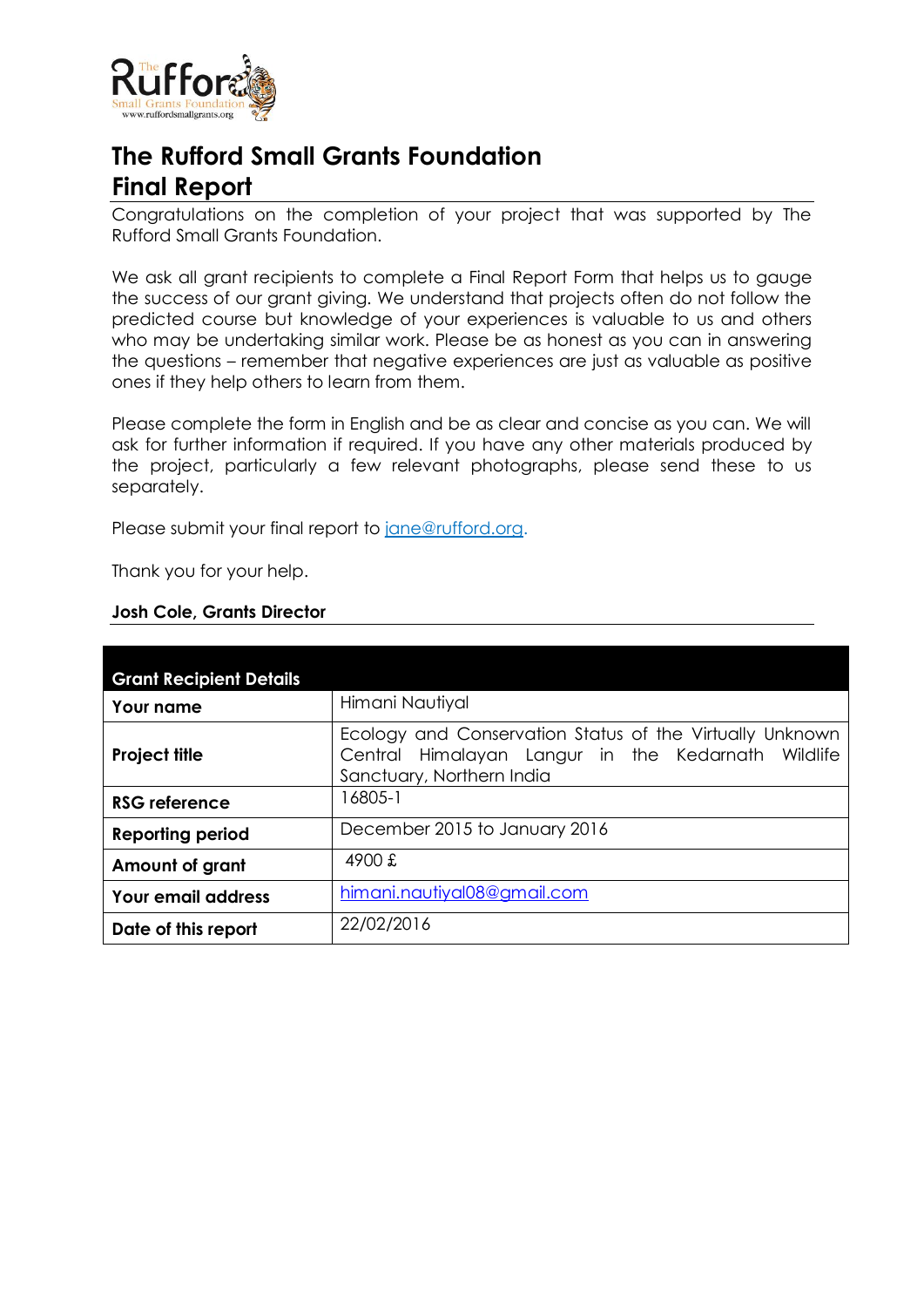

# **1. Please indicate the level of achievement of the project's original objectives and include any relevant comments on factors affecting this.**

| <b>Objective</b>                                                                                                                                                                                                                                                                        | <b>Not</b><br>achieved | <b>Partially</b><br>achieved | <b>Fully</b><br>achieved | <b>Comments</b>                 |
|-----------------------------------------------------------------------------------------------------------------------------------------------------------------------------------------------------------------------------------------------------------------------------------------|------------------------|------------------------------|--------------------------|---------------------------------|
| the<br>habitat utilisation,<br>Assess<br>foraging patterns and<br>time-<br>activity budgets of three troops of<br>Central Himalayan langurs at<br>three different altitudes in the<br>Sanctuary.                                                                                        |                        | X                            |                          | Please refer<br>to<br>comment 1 |
| the<br>differences<br>Evaluate<br>in<br>feeding behaviour and activity<br>patterns with change in altitude,<br>habitat type at these locations.                                                                                                                                         |                        | X                            |                          | Please refer<br>to<br>comment 2 |
| the<br>human-nonhuman<br><b>Assess</b><br>primate interface<br>with<br>an<br>emphasis on estimating<br>the<br>nature and extent of crop raiding<br>the<br>species<br>the<br>by<br>and<br>under<br><i>circumstances</i><br>which<br>horticultural<br>agricultural and<br>crops are lost. |                        |                              | X                        | Please refer<br>to<br>comment 1 |

# **Comment 1:**

#### *Time spent on major activities*

**Lower altitude Village troop (1500-2000m) -** The greatest proportion of time was spent by resting in this altitude (38.63%), followed by feeding (33.25%). Time spent on moving was less (11.68%) than resting and feeding. This troop used to spend a good amount of time on social activities (all grooming and playing, 11.95 %), with other activities like soil licking and self-scratching being very low compared to these major activities.

**Middle altitude troop (2000-2500m) -** At this altitude, the greatest proportion of time was spent on feeding (48.71%) followed by resting (32.49%) and moving. Time spent on social activities and other activities were low.

**Higher altitude troop (2500-3000m)** - The greatest proportion of time was spent by resting (39.08%) and feeding (30.81%) followed by moving (19.66%). Time spent on social activities (3.06%) was low compared to other activities (7.33%). (Refer: Figure. 1)

#### *Diet*

Combined, the three study troops were observed to feed on 82 species (67 genera and 43 families). The lower altitude Village troop (1500 m-2000 m) spent more time feeding on young leaves of *Prunus cerasoides* (26.69%), followed by unripe fruits of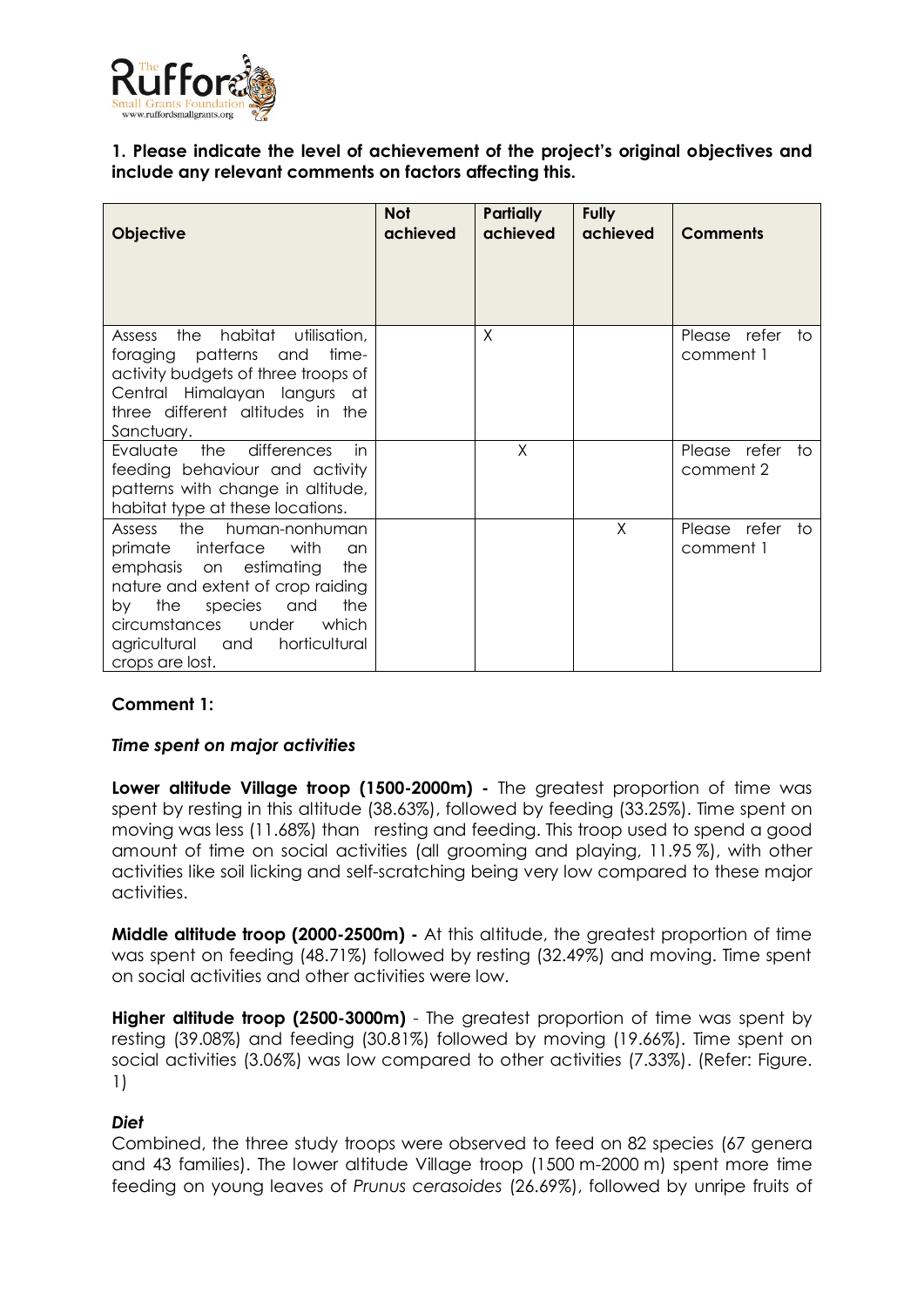

*Quercus leucotrichophora* (20.85%) and young leaves of *Triticum spp* (6.50 %)*.* The middle altitude troop spent more time feeding on young leaves of *Tetrastigma sp* (37.60%) followed by flush leaves of *Carpinus viminea* (23.71%) and ripe fruits of *Daphniphyllum himalayense* (6.36%). The higher altitude troop spent more time feeding flush, mature leaves and unripe fruit of *Aesculus indica* (23.84%) followed by unripe fruits of *Quercus semecarpifolia* (13.62%) and young leaves of *Quercus floribunda* (12.84%). There is only one shrub species eaten (*Berberis aristata)* and present between 1500 m-3000 m. It was observed to be consumed by all three troops. It is interesting to note that feeding on insects (caddis fly larva) was only observed in the higher altitude troop (Table.1).

# **Comment: 2**

# **Changes in activity with altitude**

The three study troops showed / demonstrated statistically significant differences in the amount of time allocated to Feeding (K-W- $\chi^2$  =16.767, p < 0.001, df = 2). The middle altitude troop spent more time Feeding (48.71%) than did the higher altitude troop (30.81%) and the lower altitude village troop (33.25%). Similarly, it was recorded that Village troop (38.63%) and the higher altitude troop (39.08%) spent more time by resting, compared to the middle altitude troop (32.49%) (K-W-χ<sup>2</sup>  $=$  39.529, p < 0.001, df = 2). Time spent in Moving and Other activities (soil licking and scratching) was similar across the three troops. Time spent in / on social activities (allogrooming and playing) decreased with increasing altitude (village troop: 11.95%; middle altitude troop: 5.12%; higher altitude troop: 3.06%). The difference was statistically significantly (K-W- $\chi^2$  =20.857, p < 0.001, df = 2). (Figure.1)

One of the possible reasons for this decrease in time devoted to social activities with increasing altitude could be predation risk differences between the three troops. The level of vigilance has been shown to be high during allogrooming in some primates to avoid predation (Cords, 1995). Most of the home range of the lower altitude village troop comes under human habitation and agricultural fields. The greater presence and activity of people around the village may reduce the presence of predators. With greater predation risks, allogrooming should decrease. The higher altitude troop spent less time on social activities, perhaps due to higher predation risk from leopards. Plant species richness is lower in high altitude forests above 2400 m (Gairola et al, 2011), meaning that tree cover is less dense compared to lower altitudes. This may make langurs easier to be spotted by leopards, maybe compelling them to be more vigilant at higher altitudes where they are more vulnerable. Time spent Resting was greater in the higher altitude troop compared to other two troops because of less time they spent grooming. Resting periods usually occur after Feeding, which are long, and troop members spend that time grooming and playing, however this was not the case with the higher altitude troop, whose individuals spent more time resting, not grooming, and scanning the horizon, perhaps looking out for predators.

Time spent on Feeding most likely differed because of differences in habitat quality and food availability during the particular season of this study. Time spent on Feeding was quit similar between the Village troop and higher altitude troop, but interestingly time spent Feeding was greatest in the middle altitude troop. These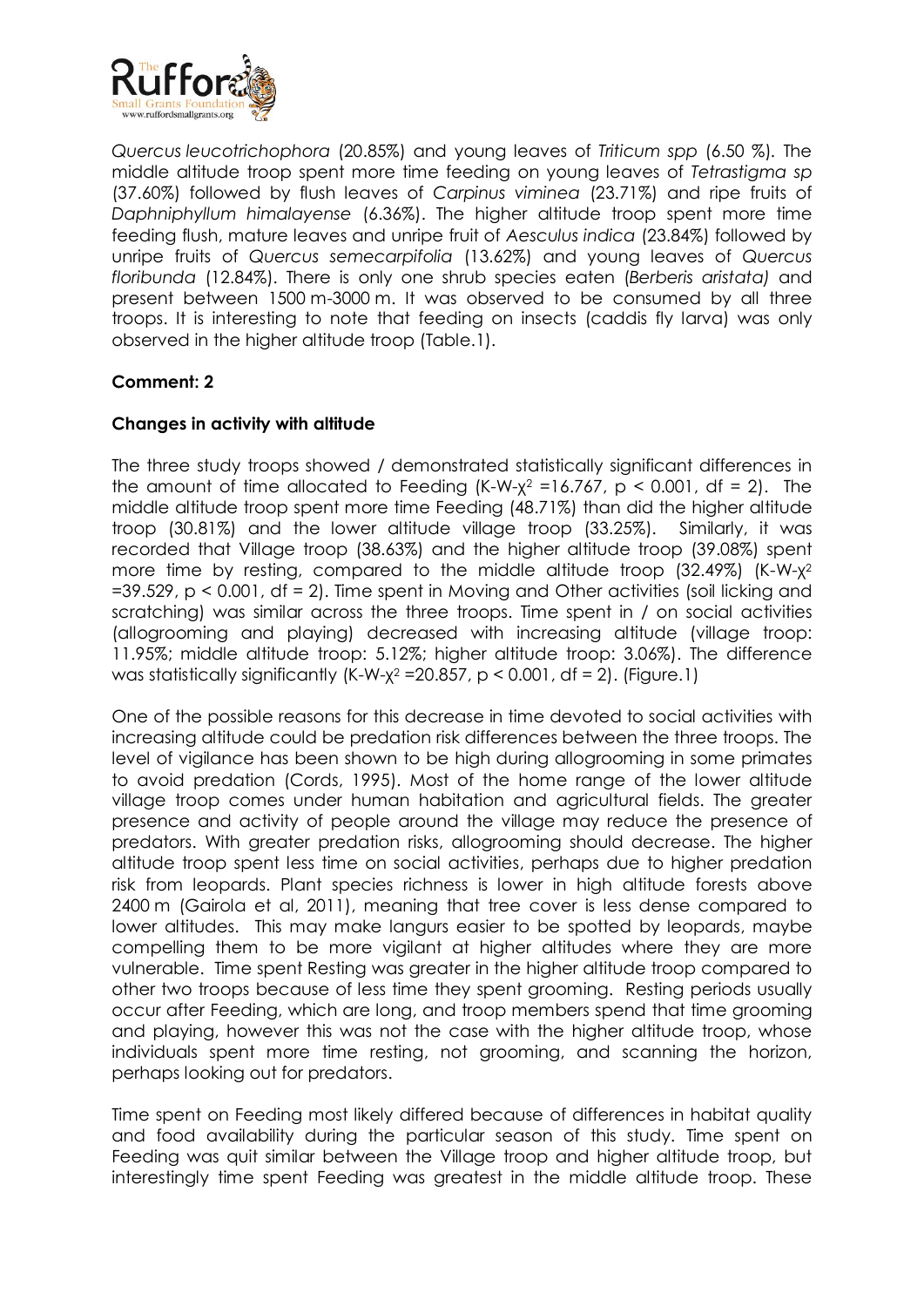

differences were difficult to interpret, but it might be because of the differences in the diversity of food species the habitats of the three troops during the different time periods that observations were made. Observations on the middle altitude troop were made during a different season than those of village troop and higher altitude troop. Time spent Moving was almost similar for all three troops (10%-20%). It was not a major activity of the Central Himalayan langur. They spent more time on resting because they consume mainly leaves. Leaf eating specialists need longer resting periods to allow for microbial digestion to break down the cellulose in plant cell walls (Oates & Davies, 1994; Nadler et. al, 2003). A high percentage of time spent resting has also been observed in many other species of langurs, including the: Himalayan grey langur (*Semnopithecus ajax,* Sayers & Norconk, 2008) and Francois' langur (*Trachypithecus francoisi*, Qihai Zhou et. al, 2007).

## *Phonological change and dietary selection*

In general, young leaves were highly consumed (43.71% of total diet) by village troop, while mature leaves were highly (45.38%) consumed by the middle altitude troop. Both troops were feeding on leaves more than any other plant parts (e.g. flower, fruits). On the other hand, the higher altitude troop spent more time feeding on unripe fruits (32.65%). This difference is possibly due to the different observation periods of these sites. The village troop was mainly observed in winter when fruits are not abundant so they fed more on leaves. The higher altitude troop was observed during the monsoon period when *Quercus semecarpifolia,* the dominant species of this altitude has abundant fruits in the forest. However, if we combined the percent of time spent feeding on all stages of leaves (flush, young and mature: 43.37%), then the time spent Feeding on leaves was higher than that spend Feeding on fruits. Overall, leaves were the main food part most highly consumed by all three troops. (Figure.2)

Time spent feeding on particular plant species, and the food items eaten were selected by their phonological stages. It is most likely being influenced by the extent to which the langurs' nutritional requirements could be fulfilled (Freeland & Janzen 1974; Milton 1980). Consumption of leaves, 70%-80% of the diet, probably satisfied their nutritional requirements of these langurs (see Krishnamani, 1994; Struhsaker, 1975). Difference in plant parts consumed shows that langurs are optimal foragers and can feed on multiple plant parts based on their availability and nutritional value.

#### *Abundance and diet selection*

In the village troop, there were no significant correlations between consumption and abundance of flush leaves, young leaves and mature leaves. This shows that the abundance of flush leaves, young leaves and mature leaves did not influence their selection as food. Unripe and ripe fruit were both statistically significantly positively correlated with abundance (r=0.738, p<0.000; r=0.802, p<0.000). The amount of time spent Feeding on flowers correlated positively with the abundance of flowers (r= 0.843, p<0.000). The middle altitude troop had positive correlations between consumption and abundance (r= 0.598, p<0.000) for flush leaves only. No statistically significant positive correlations were detected for young leaves and mature leaves. This shows that the abundance of young leaves and mature leaves did not influence the selection of either stage available. Unripe and ripe fruit consumption was statistically positively correlated with abundance (r=0.759, p<0.000; r=0.996, p<0.000).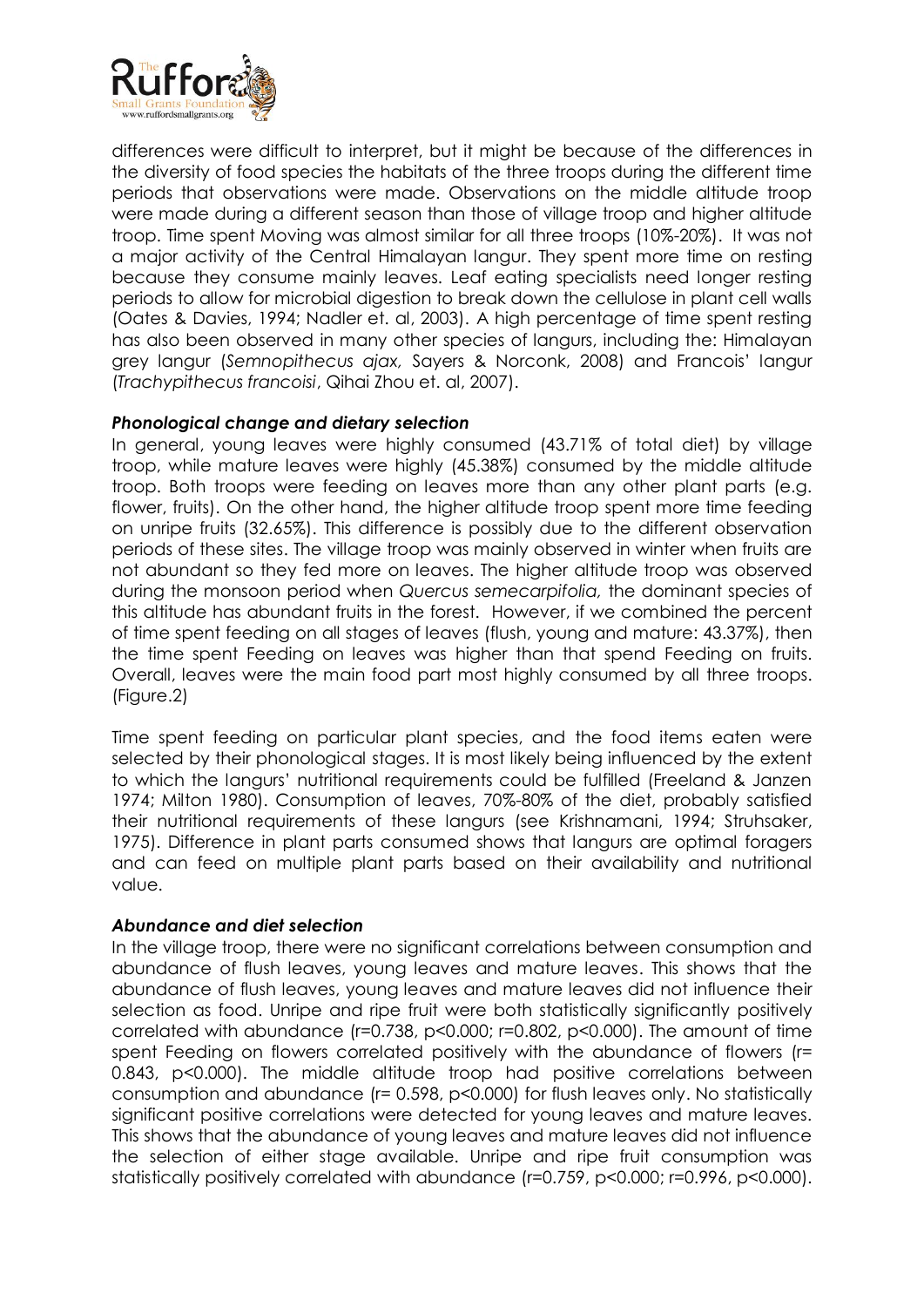

Flower consumption was significantly positively correlated with their abundance (r=0.660, p<0.000). For the higher altitude troop, flowers and ripe fruits were not observed to be consumed because the study was done in the monsoon period when flower and mature fruit abundance is low, especially for those tree species consumed by langurs. Abundance of unripe fruits was significantly positively correlated with the percent of time spent Feeding on unripe fruits (r= 0.395, p<0.00). This shows that, overall they selected unripe fruits because they were abundant. No significant correlation was detected for flush, young and mature leaves. (Table.2)

Food resource abundance in a semi-evergreen forest changes with changing phenophases of the trees. This seasonal variation in phenology determines the presence of young leaves, mature leaves, fruits and flowers in a forest. Generally the period of resource abundance, or the flowering and fruiting season, is related to the onset of the monsoon. Winters are considered to be the lean periods when young leaves are scarce in the forest (Adhikari & Shrestha, 2011). In a recent review, Koenig & Borries (2001) noted a positive correlation between consumption and abundance of young leaves, flowers, and fruit in the feeding ecology of lowland grey langur populations, and suggested that they "feed on everything that is available except mature leaves." My study also showed a positively significant correlation between consumption and abundance for flush leaves, unripe fruits, ripe fruits and flowers. Central Himalayan langurs broaden the feeding repertoire of grey langurs by inhabiting a marginal environment so that mature leaves are ingested whenever they are available. The ability to subsist, at least seasonally, on non-preferred foods is likely one reason for the expansive geographical and ecological range of grey langurs, including decidedly marginal habitats such as the Himalayas. *Semnopithecus entellus* (Brandon-Jones, 2004) foraging behaviour has been the subject of at least ten long-term studies from a minimum of five sites (Sri Lanka: Hladik, 1977, Dahwar: Yoshiba, 1957, Nepal Himalays: Curten, 1975, Kanha: Newton, 1992, Jodhpur: Srivastava, 1998). Data from these studies substantiates their reputation as generalist feeders. While these studies represent a wide range of habitats from Sri Lanka to the Himalayas, the overall contribution of primary food types differs surprisingly little /negligible; leaf parts range from 45 to 60% of the diet.

#### *Species preference index*

The village troop spent the most time Feeding on *Prunus cerasoides* (PC, 26.69%), and the Vanderploeg and Scavia Relativized Electivity Index (*Ei\**) indicated that it was the most preferred species, while Feeding on *Quercus leucotrichophora* (QL, 20.35%) was also high; it was not a preferred species. Likewise, AL-*Alnus nepalensis,* CS1- *Citrus sp1*, CT- *Cinnamomum tamala*, UN- Unknown, GO- Grewia optiva, CS2- *Citrus sp2*, CA- *Celtis australis*, PP- Pyrus pashia, RA- *Rhododendron arboretum,* FV-*Ficus virens* were commonly found species and were consumed by langurs, but they were not preferable species.

The middle altitude troop spent the most time feeding on *Carpinus viminea* (CV,23.71%) and UK2 (5.88%). According to the Vanderploeg and Scavia Relativized Electivity Index (*Ei\**) these two species were most preferred species. On the other hand, *Daphniphyllum himalayense* (DH, 6.69%), whose total Feeding time was more than UK2, were not preferred species. The most frequently found species NP- *Neolitsea pallens,* AN-*Alnus nepalensis*, JR- *Juglans regia,* MD- *Machilus duthiei,*  UK1- Unknown1, QL- *Quercus leucotrichophora*, QG- *Quercus glauca* which are also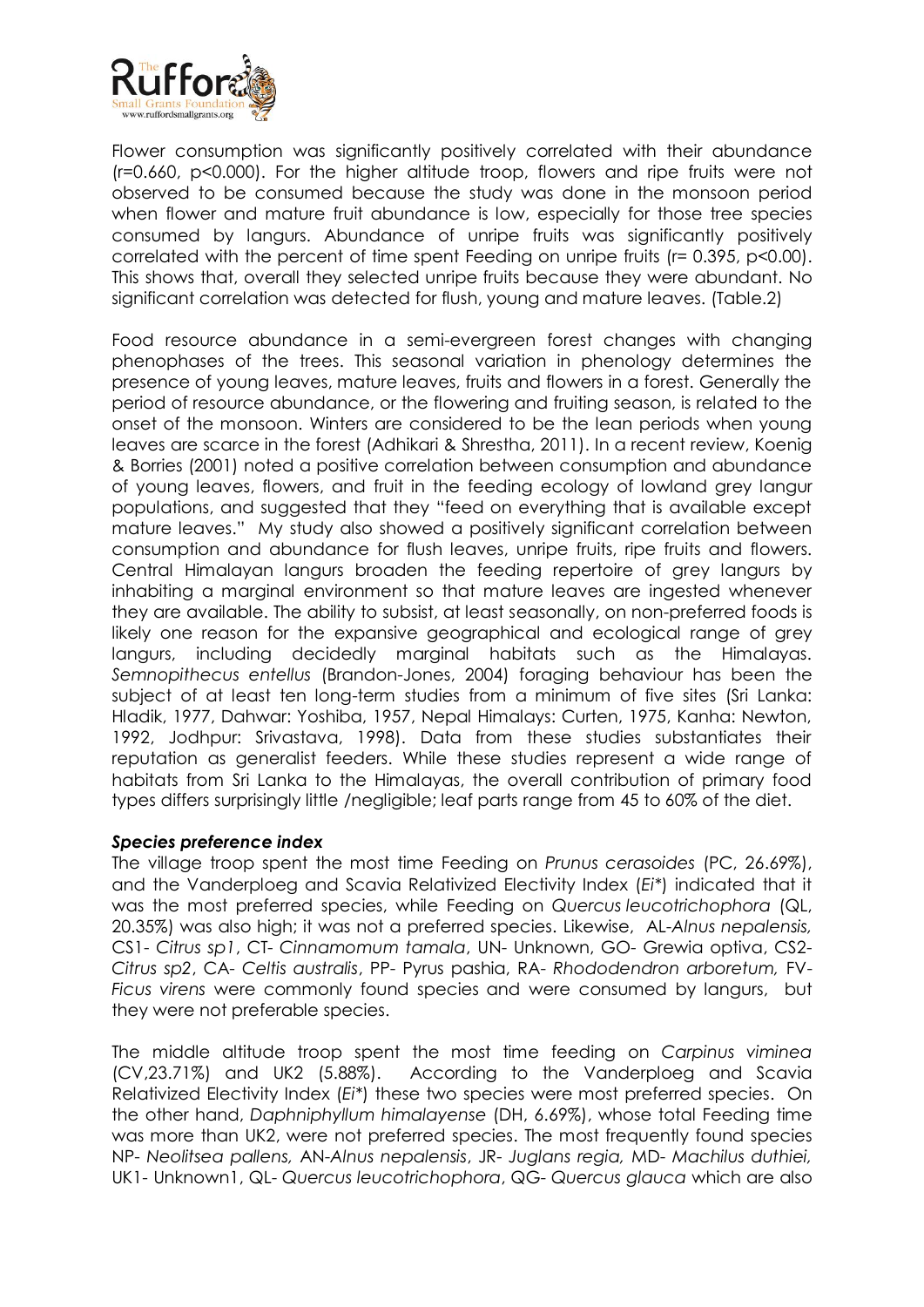

consumed by langurs were not preferable species in this altitude. The higher altitude troop spent the most time Feeding on *Aesculus indica* (AI, 23.84%), Quercus floribunda (12.84%, QF), Sorbus cuspidate (SC, 5.34%), and Satanvaesia nussia (SN, 2.09%). According to the Vanderploeg and Scavia Relativized Electivity Index (*Ei\**) they were most preferred species, while *Quercus semecarpifolia* (13.62%, QS) was also consumed frequently but was not a preferable species. Most frequently found species like *Acer acuminatum* (AA), *Acer caesium* (AC), UNK, *Rododendron arboretum* (RA), *Swida oblonga* (SO) are consumed by langurs but were not preferable species at this altitude. (Refer: Figure.3)

## **Comment: 3**

I conducted a survey of 6 villages (Khala, Mandal, Gondy, Kunkuli, Sanso, and Siroli) covering the whole valley (Refer: Figure. 4). These results were characterised under the following categories.

## *Agricultural activity and livestock*

The agricultural fields of these villages could be divided into two different landscapes types; flat open fields along the valley floor nearby the river and, terraced fields up on the hillsides with fodder tree crops planted in between the individual fields (Refer: Figure. 4). The main crops produced in Mandal valley, like elsewhere in the region, were finger millet (*Paspalum scrobiculatum,* 'Koda' in Garwhali), barnyard millet (*Echinochloa frumentacea,* 'Jhangora' in Garwhali), wheat, and rice. The harvesting season for the two millet species coincide in August. Wheat was harvested in June and rice in October. All of these crops are used only for home consumption, as the Himalayan region is unsuitable for economic crop production because of limitations of available space. Although available land for agriculture was roughly equal between the flat open fields (24.1 ha) and the terraced fields (28.6 ha), there were differences in average household crop yield and number of livestock according to their geophysical location within the valley. Crop yield tended to be higher down in the well-irrigated flat open fields compared to the steep terrace fields. Inversely, the number of livestock was higher in the terraced fields (Table.3). All households had bullock for ploughing the fields and cows for milk. Goats and sheep were kept for home consumption. Only a few households had mules for carrying home construction materials up to villages on the hillsides, and for the seasonal influx of religious tourists going to Anusuya (6 km trek) and Rudranth (26 km trek) temples high up in the mountains.

#### *Langur crop consumption*

Overall, 78% of the respondents reported that langurs entered their agricultural fields and consumed ripened crops during harvest times. Among these householders, the largest proportion reported damage to finger millet (35%), followed by wheat (21%), barnyard millet (13%), and lastly rice (9%). When asked about the most frequently used method for keeping langurs out of the agricultural fields, the use of dogs to chase them away accounted for 62% of the responses followed by 19% who used firecrackers and 17% who ran out and chased after them, themselves. Interestingly, 1% of the respondents said they did nothing, because the Forest Department provides compensation for damage to their crops. (Refer figure5)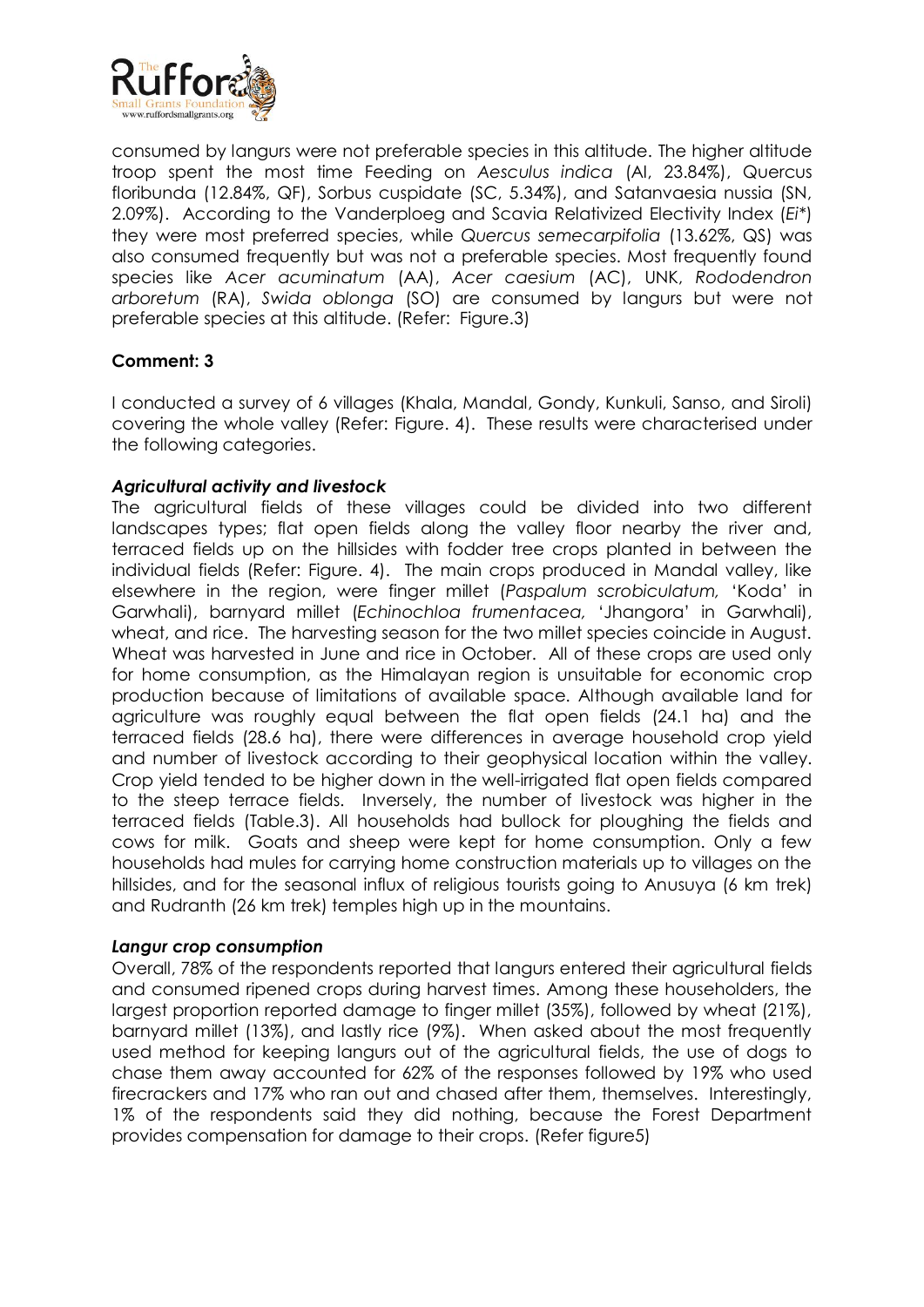

Table.4 shows the breakdown of reported crop damage by langurs according to village and type of the agricultural fields. There was a statistically significant difference between villages reporting whether langurs were damaging their agricultural crops or not (*χ2=* 39.25, p= 2.13-7, df=5). The villages reporting the greatest degree of crop damage by langurs was Sanso, Siroli and Kunkuli (three villages with agricultural fields on the terraced slopes). The difference between terraced slope agricultural fields and flat open fields with regards to the degree of households reporting damage by langurs was statistically significant (*χ2=* 27.04, p= 2e-7, df=1).

## *Peoples' perception of langurs*

When asked how they perceived langurs, respondents often gave more than one response. The contradiction in views, often held by the same respondent, reveals the complexity of the situation. Table.5 shows the ranking of responses into four major categories. While 98.14% of respondents reported that langurs were agricultural pests, everyone agreed that langurs were a part of nature, just like themselves, with 39.54% responding that humans should take care of them. Interestingly, 61.87% also considered them to be evil. This view is influenced by Garwhali mythical beliefs which say that evil spirits are black faced and have large canines. Some people believe that lone male langurs encountered in the forest are evil creature's attempting to enter the person and take over their bodies. It is believed that this can only be cured by having a traditional holy man perform an exorcism. When ranked as the primary perception of the people about langurs, 62.33% of all respondents reported them as being agricultural pests. This was also reflected in the WRI (Table.5).

There was a significant difference in reporting langur as pests among the six villages (*χ2=39.25*, p = 2.1e-7, df = 5). Significantly more households with flat open fields responded that langurs were not a problem (10.92%), compared with those having terrace fields (2.08%). This difference was statistically significant (*χ2=27.041*, p= 2e-7, df=1), again suggesting that fields on the steep terraced slopes were more susceptible to crop raiding.

#### *Reasons for langur crop raiding*

When asked if the langurs had always raided their agricultural crops, 76.28% of the respondents said no. When asked what they thought was the primary reason for langur crop raiding, 46.52% of the respondents attributed this to the increase of livestock fodder trees planted in their agricultural field (Table. 6). The increase appears to be due largely to the natural recruitment of new seedlings, which are not cut down, though some people do plant new trees as well. The planting of fodder tree species in the agricultural fields is most prevalent along terraced slopes, utilizing the available space between terraces.

The second most common primary perception (32.10%) was that langurs were increasingly coming to the agricultural fields because the surrounding forest cover was decreasing (Table.6). While nobody reported this as their primary perception, 76.28% of the respondents said that the number of langurs was actually increasing because the Forest Department did not permit the killing of langurs, suggesting that if permitted they would shot langurs to protect their crops. Other miscellaneous reasons given by respondents but not analysed in Table.6 include climate change,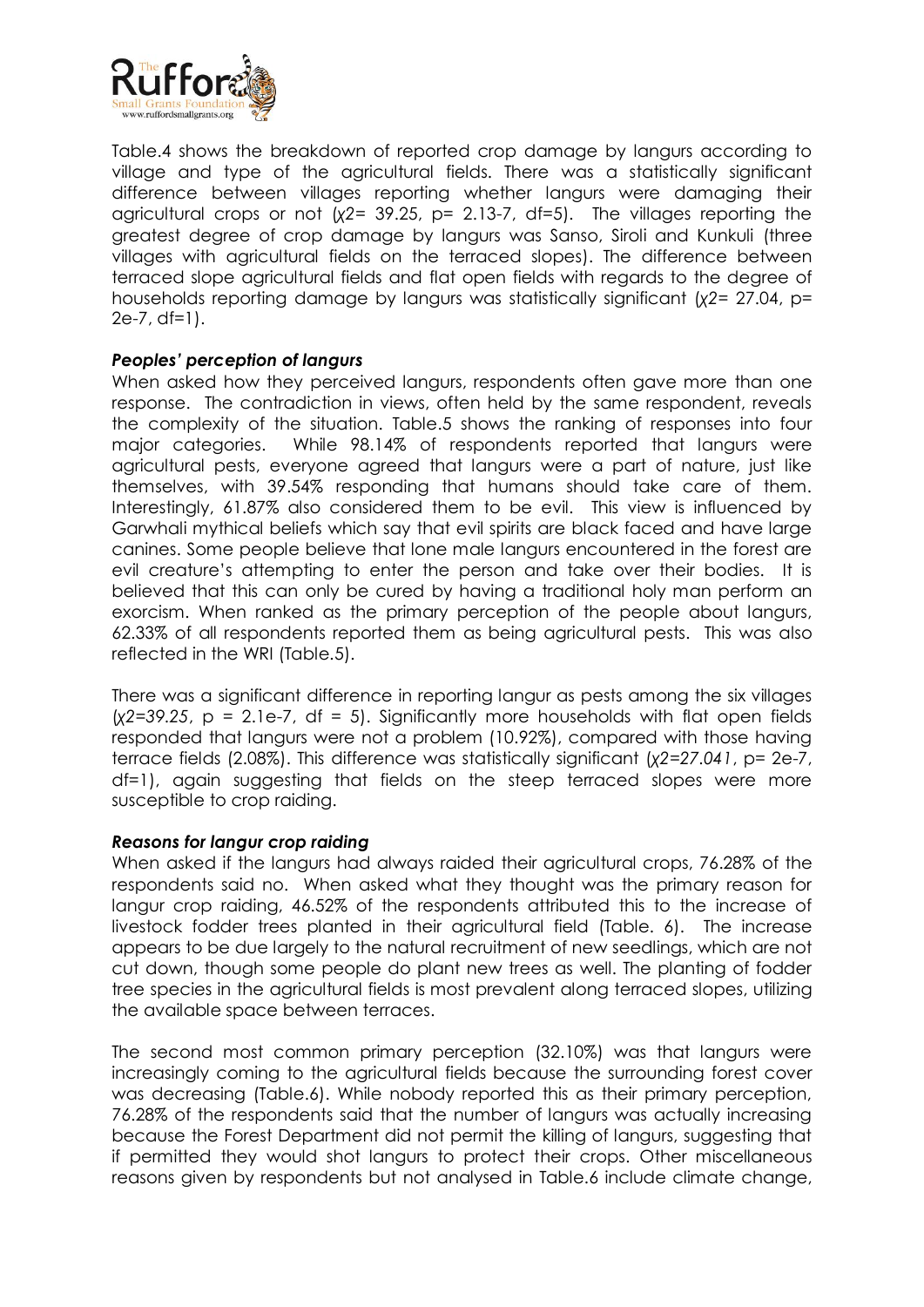

planting of mulberry trees around the flat open field, and feeding competition with translocated rhesus macaques in the forests.

## *Views on wildlife conservation and ways to decrease langur crop raiding*

Given the threats to the livelihood of local people from wildlife damage to their crops, when asked what should be done with crop raiding pests, 30.24% of the respondents stated that they should be shot. When asked whether or not wildlife should be conserved however, 74.24% said yes. When asked what measures should be taken to reduce crop damage from langurs, the most frequently received response (37.21%) was to put up fences around the agricultural fields, followed by having the Forestry Department hire guards to protect the fields (18.60%). Roughly equal numbers of respondents said that langurs should either be eradicated or translocated from the area (Table.7). Because langurs fall under the jurisdiction of the Forestry Department, the local villagers see it as the department's responsibility to control the langurs and other wildlife.

## **2. Please explain any unforeseen difficulties that arose during the project and how these were tackled (if relevant).**

Working in the Himalayas itself was challenging because of the steep terrain and harsh climatic conditions. I have studied the three troops in different altitudes (1500 m-3000 m). Following the troops between 2000 m-3000m was difficult compared to the 1500m troop. Due heavy snowfall and blocked roads at the 3000 m level, I was not able to study three troops in the same season. To deal with this challenge, I have studied this particular high latitude troop in different seasons. Another problem that I faced during study of the village langur troop was the local people, especially kids, threw stones at the langurs every time they saw them, not only when they were in the agricultural land, but also when they were in the nearby forest area. This particular troop has agricultural areas taking up a big part of their territory. They were forced to live in the village area because they cannot enter other troop's territory. When they spent time in the nearby forest area of their own territory, people chased them from their as well. I tackled with this problem by giving a talk about the social life of langurs especially to primary school kids in the village where langur conflict is high and also showed them langurs in the field so that they could get a chance to observe langur life. This reduced the problem of throwing stones at the langurs when they are not in the agricultural area.

# **3. Briefly describe the three most important outcomes of your project.**

1- Langurs troops in different altitudes showed differences in the time spent on major activities. This was largely because of the habitat, food abundance and differences in potential predator pressure. Altitudinal changes coincide with changes in the flora and fauna composition, which plays an important role in determining the amount of time left over after feeding and resting to spend on social activities; by these highly social animals in the Himalayas. Social activities are an important part of the activity of social animals, but with changes in time required for feeding and resting to aid digestion after feeding, the amount of time left for social activities was negatively affected.

2- Outcome of the tree species preference results can serve as a management tool to increase the base of existing food resources by planting those important food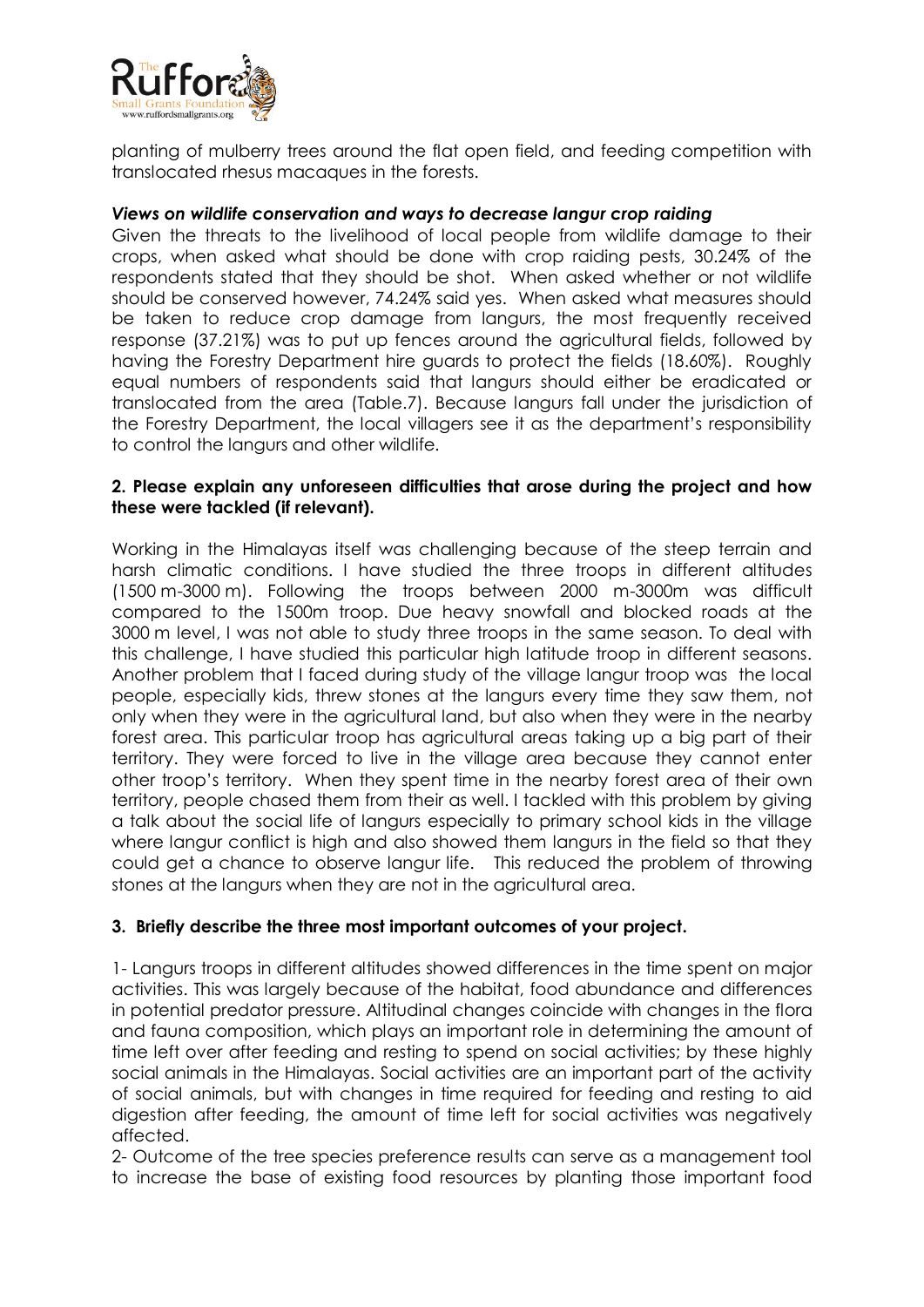

species in the sanctuary. Conserving *Carpinus viminea* trees, the most important winter food resource is important, since it was found in small numbers in the middle altitude zone between 2000 m-2500 m. This study also showed that langurs living in the anthropogenic farmland (1500 m-2000 m) preferred *Prunus cerasoides*. Wider planting of this species at the periphery of the village may reduce crop raiding by the langurs in winter. According to the Forest Department, they are facing natural regeneration problems for *Quercus leucotrichophora* in the higher altitude zone. Langur feeds more on the unripe fruits of this species during the monsoon season. Encouraging more planting of the most preferable langur food species *Aesculus indica,* will help reduce the feeding pressure on *Quercus leucotrichophora* and lead to successful regeneration in the higher altitude zone.

3- Outcomes of the village survey shows that villagers are facing crop raiding by langurs and they are destroying all the major crops grown in all seasons. The present study was conducted across the whole valley and recorded significant differences in how people reported the problems with langurs. The highest level of reported crop damage occurred in the terraced fields. The lowest level of complaints came from villages in the flat open fields. Major differences in these two landscape types are the presence and absence of tree species used as fodder crops. Planting of more fodder crops in the forest near by the village may reduce the pressure on agricultural fields. Because langurs are more attract to the terraced fields, which have fodder crops planted on the edges of the fields.

## **4. Briefly describe the involvement of local communities and how they have benefitted from the project (if relevant).**

For this one-year study I hired a local field guide and one lady for management of the camp. Both are very poor and they were able to get some source of income through this project. I did a small awareness camp in the Siroli primary school. In the awareness program, I showed the children langur photographs in story form, and told them about their life style and how they are similar to humans in so many ways. I also held a painting competition in which they had to draw their favourite animal. After that, I took them into field during their off days to show them langurs in wild. The area, especially my field site, attracts a lot of bird watchers from across the country, so participation in these kind of activities, beginning from childhood can help train children and provide them with knowledge of the flora and fauna that they can use in the future to be a good local nature guide. This is a very good income source. (Refer figure6)

# **5. Are there any plans to continue this work?**

I want to continue this work for the long term as short period of time is not enough to get sufficient information about the ecology of this least studied primate species in the Himalayas. It is also very important to engage with the community to educate them about their natural resources so they can explore its use in a sustainable way. Having spent one year in this site, I came to know the problems faced by local people and the animals sharing the territory with them in the Himalayas. I want to learn ways to deal and mitigate these problems benefitting both stakeholders. Realizing this long term objective requires more detailed study and long-term commitment.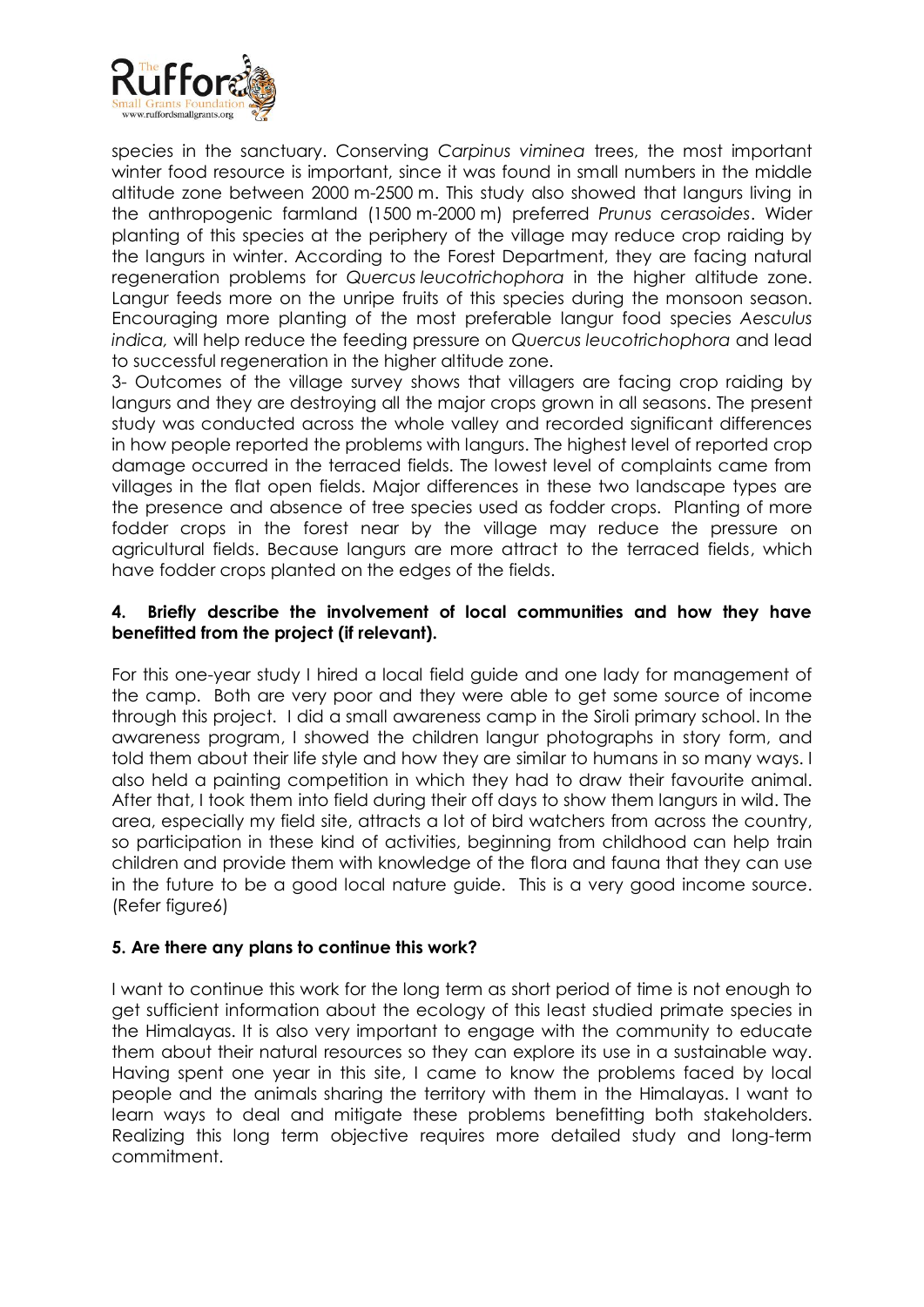

## **6. How do you plan to share the results of your work with others?**

I am working on a small documentary of this one-year project, which can be uploaded online on social platforms like (YouTube, Facebook etc.) making it easily available to everyone. I am also writing research articles, one that describes the peoples' perception of wildlife and crop damage caused by them across the whole valley, especially damage caused by langurs. The second paper is about the ecology and behaviour of langurs in the Himalayas. I am going to submit these to reputed international journals for publication. I have already published a popular article in Sanctuary Asia Magazine (one of the leading magazine in India for wildlife and conservation). The link to the online article is available on my page at Rufford website. This study is also part of my master's thesis, which is submitted to the A.V.C Collage library and is accessible for all students. I have also presented my work at the Primate Research Institute of Kyoto University, located in Aichi Japan, and at the National Institute of Advanced studies, a part of the Indian Institute of Science Bangalore, India. I am also going to give a talk about my project results in the "5<sup>th</sup> International Symposium on Primatology and Wildlife Science" (March 3- March 6, 2016) to be held in Inuyama City, Japan. I also have plans to present other study results in other international conferences later on in the year.

## **7. Timescale: Over what period was the RSG used? How does this compare to the anticipated or actual length of the project?**

The project was started two months before the actual planned time in order to record the winter diet of langurs. It started in December 2015 and ended in January 2016.

| <b>Item</b>                                                                                                                     | <b>Budgeted</b><br>Amount | Actual<br>Amount | <b>Difference</b> | <b>Comments</b>                                       |
|---------------------------------------------------------------------------------------------------------------------------------|---------------------------|------------------|-------------------|-------------------------------------------------------|
| air<br>travel<br>Return<br>from<br>headquarters to the field                                                                    | 250                       | 300              | 50                | Due to changes<br>ticket<br>fare<br>according to time |
| Local travel (vehicle hire, bus<br>and train fares)                                                                             | 550                       | 550              | 30                |                                                       |
| Accommodation<br>for<br>two<br>persons (Investigator and Field<br>Assistant): GBP 130 per month<br>per person for eight months. | 2080                      | 2080             | $\overline{0}$    |                                                       |
| Salary: One Field Assistant and<br>one Field Guide: GBP 70 per<br>month per person for eight<br>months.                         | 1120                      | 1120             | $\mathcal{O}$     |                                                       |
| Field gear (torches, batteries<br>and camping equipment) and<br>clothing                                                        | 300                       | 300              | $\mathcal{O}$     |                                                       |
| <b>Binoculars</b>                                                                                                               | 140                       | 140              | $\mathcal{O}$     |                                                       |
| <b>GPS</b>                                                                                                                      | 130                       | 130              | $\overline{0}$    |                                                       |

#### **8. Budget: Please provide a breakdown of budgeted versus actual expenditure and the reasons for any differences. All figures should be in £ sterling, indicating the local exchange rate used.**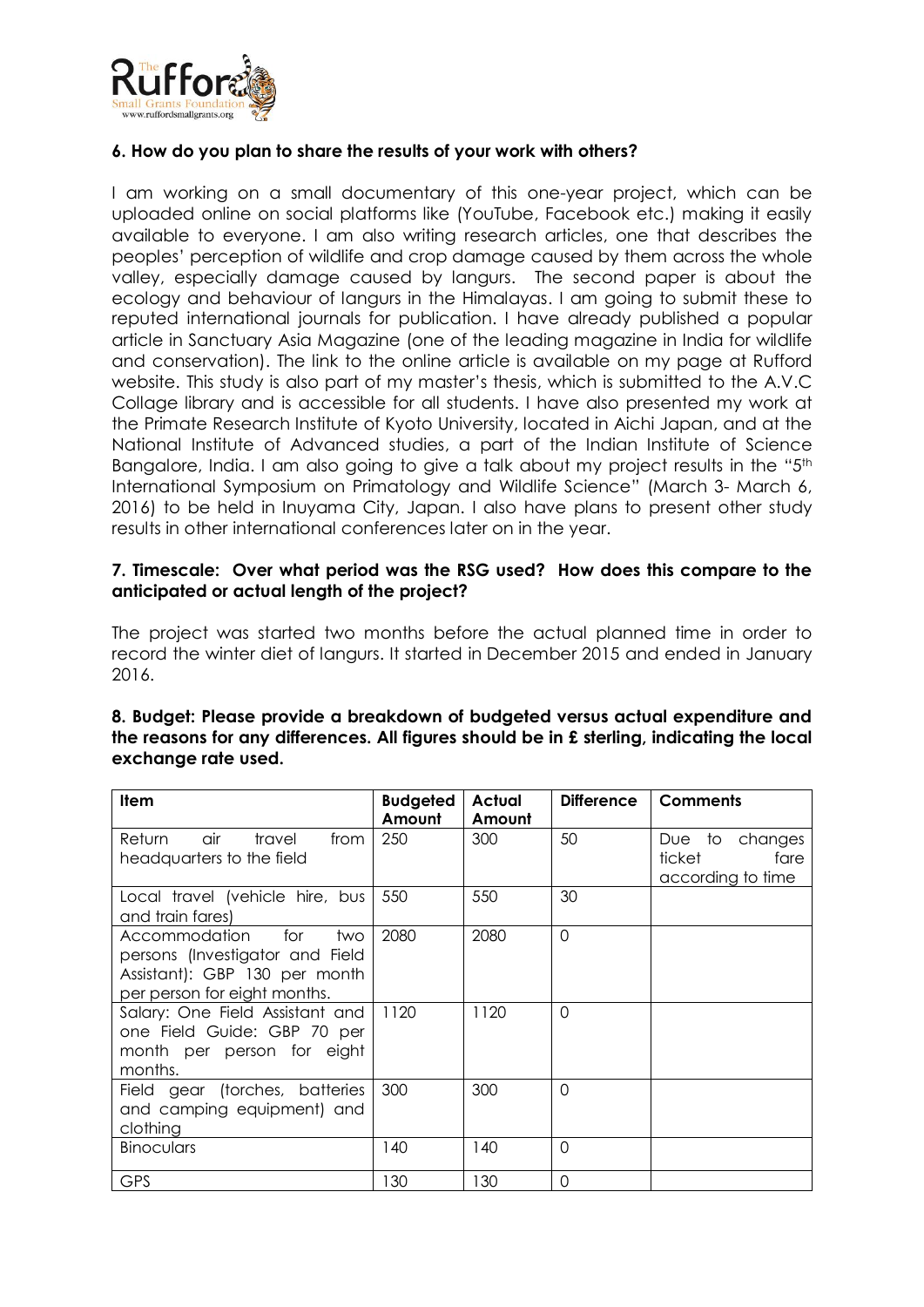

| Consumables and Stationery- 200<br>includes costs for publication of<br>information leaflets in the field |       | 200   |  |
|-----------------------------------------------------------------------------------------------------------|-------|-------|--|
| and reports Contingency                                                                                   |       |       |  |
|                                                                                                           | Total | 49.50 |  |

## **Exchange rate- 1GBP=100 Indian Rupees**

## **9. Looking ahead, what do you feel are the important next steps?**

The most important next steps are to get more ecological information about this species and also to work with the community. I feel, it's important now to know about the ecology of the langurs which are living in the very extreme high altitude meadows that are sharing food resources with the local community livestock. From my first year project I learned that, I cannot get detailed information of the species ecology from higher altitude areas if I have a short period of time, so I want to study these langurs in the higher meadows for a longer period of time. The villagers of the same village where I did my one-year project take their cattle to the higher meadows and spend 7-8 months with them. I think that looking at the interactions of langurs and livestock will be helpful to understand the overall scenario of people and primate interaction in the broad context of the area. As per my prior visit to those meadows, langurs were observed to share food resources with livestock because of few trees near the timberline. A major part of diet that they get from the meadow's plants are seasonal and grazed on by the livestock too, it will be important to look at the possible parasite transmission from livestock to langurs, and compare this with the langurs which do not share food patches with livestock.

## **10. Did you use the RSGF logo in any materials produced in relation to this project? Did the RSGF receive any publicity during the course of your work?**

I have used the logo in my presentation given at Kyoto University's Primate Research Institute and at the National Institute of Advanced Studies, Bangalore, India. I will use in my talks at other international conferences in the future dealing with this oneyear project.

#### **11. Any other comments?**

We would like to thank Rufford Small Grant for making this study possible. As less explored areas needs more work, we hope that the foundation will continue is support in the near future.

Below: Tables; Figure; References and Pictures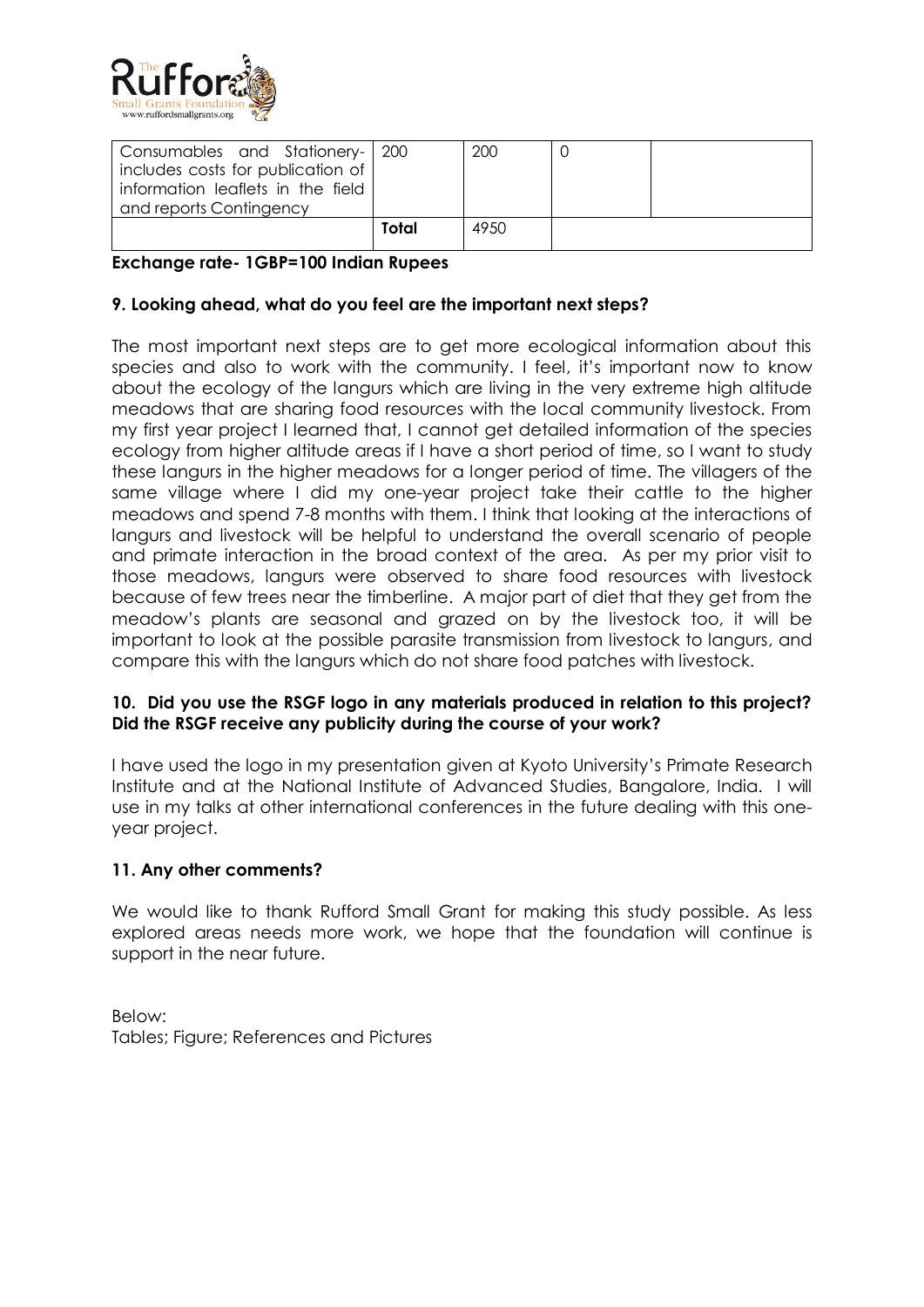

**Table .1.** Time spent feeding on plant part in relation to the different altitude zones between 1500-3000m. **FL**-flush leaves, **YL**- young leaves, **ML**- mature leaves, **UF**unripe fruits, **RF**- ripe fruits, **FLW**-flowers, **H**-herb, **S**-shrub, **T**-tree, **C**-climber, **M**-moss.

|              |                           |                                                           |                           |               | % of diet                |                   |                              |  |
|--------------|---------------------------|-----------------------------------------------------------|---------------------------|---------------|--------------------------|-------------------|------------------------------|--|
| S.N          | <b>Species</b>            | Family                                                    | <b>Type</b>               | Part          | 1500-<br>2000            | 2000-<br>2500     | 2500-<br>3000                |  |
| 1            | Acer acuminatum           | Aceraceae                                                 | T                         | FL, YL        |                          |                   | 2.57                         |  |
| $\mathbf{2}$ | Acer caesium              | Aceraceae                                                 | T                         | FL, ML        |                          | $\frac{1}{2}$     | 2.55                         |  |
| 3            | Adhatoda zeylanica        | Acanthaceae                                               | $\mathsf S$               | ML,RT         | 3.02                     | 0.32              |                              |  |
| 4            | Aesculus indica           | Hippocastanaceae                                          | T                         | ML, YL, UF    |                          |                   | 23.84                        |  |
| 5            | Agrimonia pilosa          | Rosaceae                                                  | $\overline{H}$            | ML            |                          | $\overline{a}$    | 0.50                         |  |
| 6            | Arundinella bengalensis   | Poaceae                                                   | G                         | RT            | L.                       | 0.67              |                              |  |
| 7            | Amanita chepangiana       | Amanitaceae                                               | M                         | Cap           | ÷,                       |                   | 0.62                         |  |
| $\,8\,$      | Amanita rubrovolvata      | Amanitaceae                                               | M                         | Cap           | ÷,                       | $\frac{1}{2}$     | 0.44                         |  |
| 9            | Asplenium sp              | Aspleniaceae                                              | $\boldsymbol{\mathsf{H}}$ | ML            |                          |                   | 0.53                         |  |
| 10           | Alnus nepalensis          | Belulaceae                                                | T                         | FL            | 0.83                     | 0.07              | $\qquad \qquad \blacksquare$ |  |
| 11           | Berberis aristata         | Berberidaceae                                             | $\mathsf S$               | ML            | 4.91                     | 0.04              | 1.47                         |  |
| 12           | <b>Bupleurum falcatum</b> | Apiaceae                                                  | $\overline{H}$            | FLW, ML       |                          |                   | 1.69                         |  |
| 13           | Brassica spp.             | Brassicaceae                                              | $\overline{H}$            | FL            | 3.61                     |                   |                              |  |
| 14           | Carpinus viminea          | Belulaceae                                                | T                         | FL            | ÷,                       | 23.71             | $\blacksquare$               |  |
| 15           | Caryopteris odorate       | Verbinaceae                                               | $\mathsf{H}$              | YL            | 0.13                     |                   |                              |  |
| 16           | Celtis australis          | Ulmaceae                                                  | T                         | YL            | 1.25                     | $\frac{1}{2}$     |                              |  |
| 17           | Centella asiatica         | Apiaceae                                                  | $\overline{H}$            | ML            |                          | $\overline{a}$    | 0.69                         |  |
| 18           | Citrus spp. 1             | Rutaceae                                                  | T                         | YL            | 0.10                     | $\overline{a}$    |                              |  |
| 19           | Citrus spp. 2             | Rutaceae                                                  | $\overline{1}$            | RF            | 5.68                     | $\overline{a}$    |                              |  |
| 20           | Cinnamomum tamala         | Lauraceae                                                 | T                         | YL            | 0.19                     | $\blacksquare$    |                              |  |
| 21           | Cirsium wallichii         | Compositae                                                | $\mathsf{H}$              | Stamp         |                          |                   | 2.20                         |  |
| 22           | Cupressus torulosa        | Cupressaceae                                              | $\mathsf T$               | RF            | $\frac{1}{2}$            | 0.12              |                              |  |
| 23           | Daphniphyllum himalayense | Daphniphyllaceae                                          | $\mathsf T$               | RF            | $\overline{a}$           | 6.36              | $\Box$                       |  |
| 24           | Debregeasia solicifolia   | Urticaseae                                                | $\mathsf T$               | FL            | L.                       | 0.30              |                              |  |
| 25           | Erigeron multiradiatus    | Asteraceae                                                |                           | <b>FLW</b>    | $\overline{a}$           |                   | 3.48                         |  |
| 26           | Flimalrandia tetrasperma  | Rubiaceae                                                 | $\mathsf S$               | ML            | $\frac{1}{2}$            | 1.30              |                              |  |
| 27           | Festuca gigantea          | Poaceae                                                   | G                         | ML            | $\frac{1}{2}$            |                   | 2.22                         |  |
| 28           | Fragaria nubicola         | Fragaria nubicola                                         | $\boldsymbol{\mathsf{H}}$ | $\mathsf{RF}$ | $\qquad \qquad -$        | $\qquad \qquad -$ | 3.56                         |  |
| 29           | Ficus sarmentosa          | Moraceae                                                  | T                         | YL            | 0.38                     |                   |                              |  |
| $30\,$       | Ficus virens              | Moraceae                                                  | $\mathsf T$               | FL            | 0.21                     | 0.09              | $\omega$                     |  |
| 31           | Grewia optiva             | T<br>ML<br>Malvaceae                                      |                           |               | 2.23                     |                   |                              |  |
| 32           | Hedera nepalensis         | Araliaceae                                                | $\mathsf C$               | UF            | 1.63                     | 2.20              |                              |  |
| 33           | Ipomoea nil               | Convolvulaceae                                            | <b>CL</b>                 | ML<br>0.27    |                          |                   |                              |  |
| 34           | Impatiens edgeworthii     | Balsaminaceae                                             | Н                         | FLW, ML       | $\qquad \qquad -$        | 1.66              |                              |  |
| 35           | Jasminum dispermum        | Nyctaginaceae                                             | $\mathsf C$               | YL            |                          | 0.08              |                              |  |
| 36           | Jasminum officinale       | Oleaceae                                                  | $\mathsf{C}$              | ML            | 0.53                     | 0.30              | $\Box$                       |  |
| 37           | Juglans regia             | Juglandaceae                                              | T                         | FL            |                          | 0.12              |                              |  |
| 38           | Lyonia ovalifolia         | Ericaceae                                                 | T                         | FL            | $\overline{\phantom{0}}$ | 1.38              | $\equiv$                     |  |
| 39           | Machilus duthiei          | $\mathsf{ML}$<br>1.25<br>T<br>Lauraceae<br>$\blacksquare$ |                           |               | $\equiv$                 |                   |                              |  |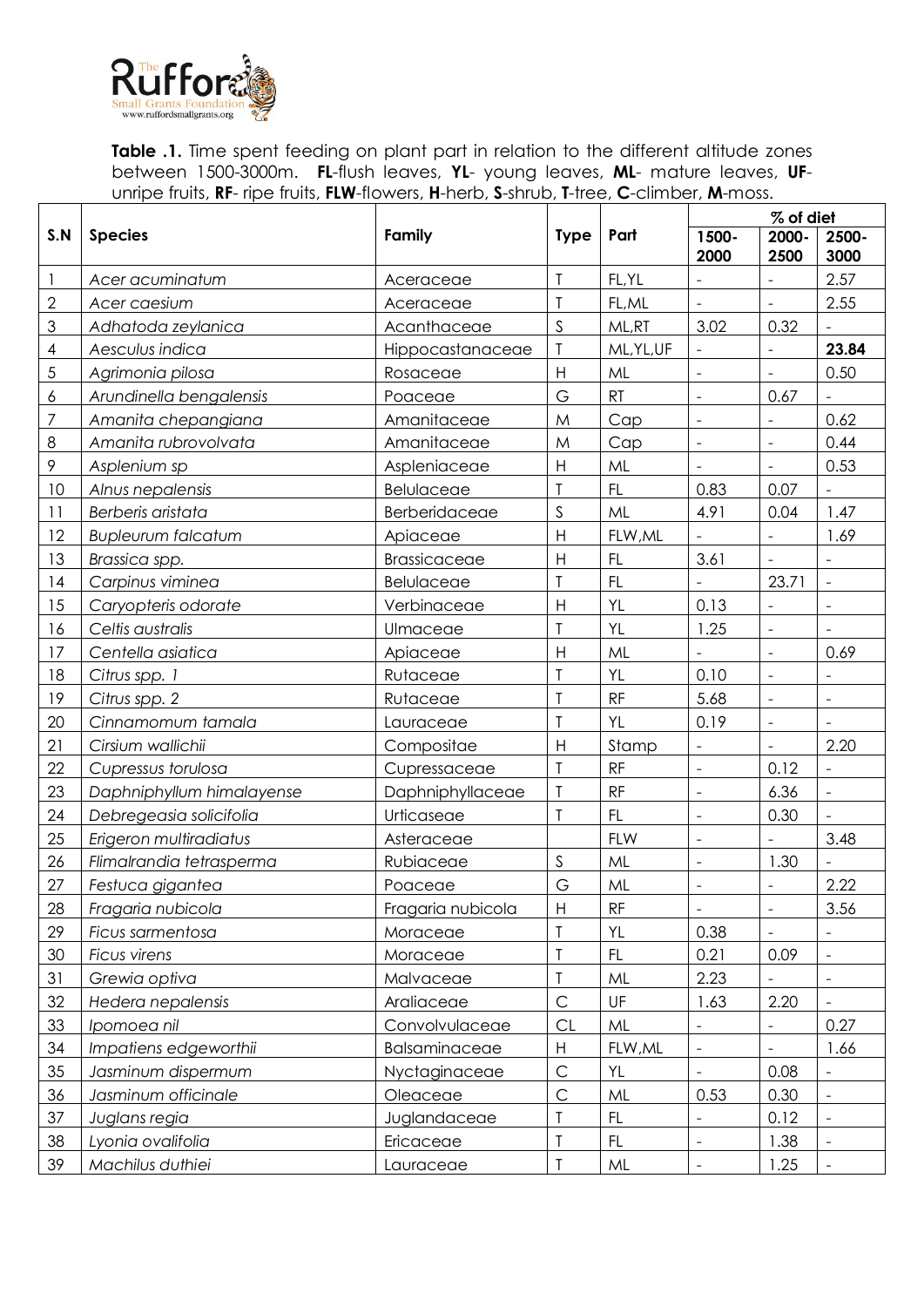

| 40 | Myrica esculenta          | Myricasea                | $\mathsf{C}$              | ML             | 0.81                     | $\equiv$                 | $\equiv$                 |
|----|---------------------------|--------------------------|---------------------------|----------------|--------------------------|--------------------------|--------------------------|
| 41 | Neolitsea pallens         | Lauraceae                | $\mathsf T$               | YL             | $\blacksquare$           | 0.43                     | $\blacksquare$           |
| 42 | Prinsepia utihs           | Rosaceae                 | $\mathsf S$               | YL             | $\overline{a}$           | 0.65                     | $\overline{\phantom{a}}$ |
| 43 | Pyrecantha crenatata      | Rosaceae                 | $\mathsf T$               | <b>YL</b>      | 0.05                     | 0.26                     | $\blacksquare$           |
| 44 | Pyrus pashia              | Rosaceae                 | Τ                         | YL,<br>FLW,FL  | 5.17                     | 0.01                     |                          |
| 45 | Persicaria polystachya    | Polygonaceae             | $\mathsf H$               | <b>FLW</b>     |                          |                          | 0.54                     |
| 46 | Potentliia fulgens        | Rosaceae                 | $\mathsf{H}%$             | YL             | $\Box$                   | $\blacksquare$           | 1.05                     |
| 47 | Perse odoratissima        | Lauraceae                | $\mathsf T$               | YL             | 0.13                     | 1.33                     | $\overline{\phantom{a}}$ |
| 48 | Quercus leucotrichophora  | Fagaceae                 | $\mathsf T$               | FL, RF, UF     | 20.85                    | 1.85                     |                          |
| 49 | Quercus floribunda        | Fagaceae                 | $\overline{1}$            | YL             |                          |                          | 12.84                    |
| 50 | Quercus semecarpifolia    | Fagaceae                 | $\mathsf T$               | UF             | $\blacksquare$           | $\blacksquare$           | 13.62                    |
| 51 | Quercus glauca            | Fagaceae                 | $\mathsf T$               | FL.            | $\overline{a}$           | 0.03                     |                          |
| 52 | Rosa brunoni              | Rosaceae                 | $\mathsf S$               | FL, YL         | 0.18                     | 0.30                     | $\equiv$                 |
| 53 | Rubus paniculatus         | Rosaceae                 | $\mathsf{C}$              | FL.            | 0.04                     | 4.49                     | $\Box$                   |
| 54 | Rubus ellipticus          | Rosaceae                 | $\mathsf S$               | FL, ML         | 1.42                     | 1.75                     | $\blacksquare$           |
| 55 | Reinwardtia indica        | Linaceae                 | $\mathsf H$               | YL             | 1.99                     |                          | $\bar{\phantom{a}}$      |
| 56 | Rhododendron arboreum     | Ericaceae                | T                         | FLW,FL         | 0.58                     | 2.27                     | 0.18                     |
| 57 | Rosa sericea              | Rosaceae                 | CL                        | L              | $\overline{\phantom{a}}$ |                          | 1.63                     |
| 58 | Russula lepida            | Russulaceae              | M                         | Cap            | $\overline{\phantom{a}}$ | $\blacksquare$           | 0.37                     |
| 59 | Satanvaesia nussia        | Rosaceae                 | $\sf T$                   | YL             | $\overline{\phantom{a}}$ | $\overline{\phantom{a}}$ | 2.09                     |
| 60 | Sorbus cuspidata          | Rosaceae                 | $\mathsf{T}$              | FL, YL         | $\Box$                   | $\overline{\phantom{a}}$ | 5.34                     |
| 61 | Swertia chirayita         | Gentianaceae             | H                         | FL             | $\blacksquare$           | $\overline{\phantom{a}}$ | 0.29                     |
| 62 | Swida oblonga             | Cornaceae                | $\mathsf T$               | YL             | $\overline{\phantom{a}}$ | $\blacksquare$           | 2.51                     |
| 63 | Shuteria involucrata      | Fabaceae                 | <b>CL</b>                 | YL             |                          |                          | 0.54                     |
| 64 | Stephami spp.             | Menispermaceae           | $\mathsf{C}$              | ML             | 4.29                     | 1.98                     | $\blacksquare$           |
| 65 | Tetrastigma spp.          | Vitaceae                 | $\mathsf{C}$              | YL             | $\blacksquare$           | 37.60                    | $\Box$                   |
| 66 | Ttifolium repens          | Fabaceae                 | $\boldsymbol{\mathsf{H}}$ | YL, ML         | $\overline{\phantom{a}}$ | 0.77                     | 0.81                     |
| 67 | Prunus Avium              | Rosaceae                 | $\sf T$                   | YL             | 0.13                     |                          |                          |
| 68 | Prunus cerasoides         | Rosaceae                 | $\mathsf T$               | YL             | 26.69                    | $\blacksquare$           | $\blacksquare$           |
| 69 | Sinarundinaria falcata    | Poaceae                  | G                         | YL             | 0.44                     | $\blacksquare$           | ÷,                       |
| 70 | Triticum spp.             | Poaceae                  | G                         | YL             | 6.50                     | $\blacksquare$           |                          |
| 71 | Thamnocalamus apathiflora | Poaceae                  | B                         | Stamp          |                          | $\blacksquare$           | 4.96                     |
| 72 | Toona cilata              | Meliaceae                | T                         | FL.            | 0.36                     | $\blacksquare$           | $\overline{\phantom{0}}$ |
| 73 | Woodfordia fruticosa      | Lythraceae               | $\mathsf S$               | FL, YL         | 2.17                     | $\overline{\phantom{a}}$ |                          |
| 74 | zanthoxylum arnatum       | Rutaceae                 | $\mathsf S$               | YL             | 1.20                     | $\blacksquare$           | $\blacksquare$           |
| 75 | UK1                       |                          | $\mathsf T$               | ML             |                          | 1.67                     | $\blacksquare$           |
| 76 | UK <sub>2</sub>           | $\blacksquare$           | T                         | <b>RF</b>      | $\Box$                   | 5.88                     | $\blacksquare$           |
| 77 | UK3                       |                          | $\boldsymbol{\mathsf{H}}$ | RT             | 1.51                     | $\blacksquare$           |                          |
| 78 | UK4                       | $\overline{\phantom{0}}$ | H                         | $\blacksquare$ |                          | $\equiv$                 | 0.66                     |
| 79 | Paper                     |                          | $\circ$                   | $\blacksquare$ | 0.05                     | 0.25                     |                          |
| 80 | Moss                      | $\overline{\phantom{a}}$ | M                         | RT             | 0.58                     | 0.39                     |                          |
| 81 | Caddisfly larva           | $\blacksquare$           | IN                        | $\overline{a}$ | $\blacksquare$           |                          | 3.67                     |
| 82 | Fern                      | $\overline{\phantom{a}}$ | $\mathsf{P}$              | $\blacksquare$ | $\blacksquare$           | $\blacksquare$           | 0.35                     |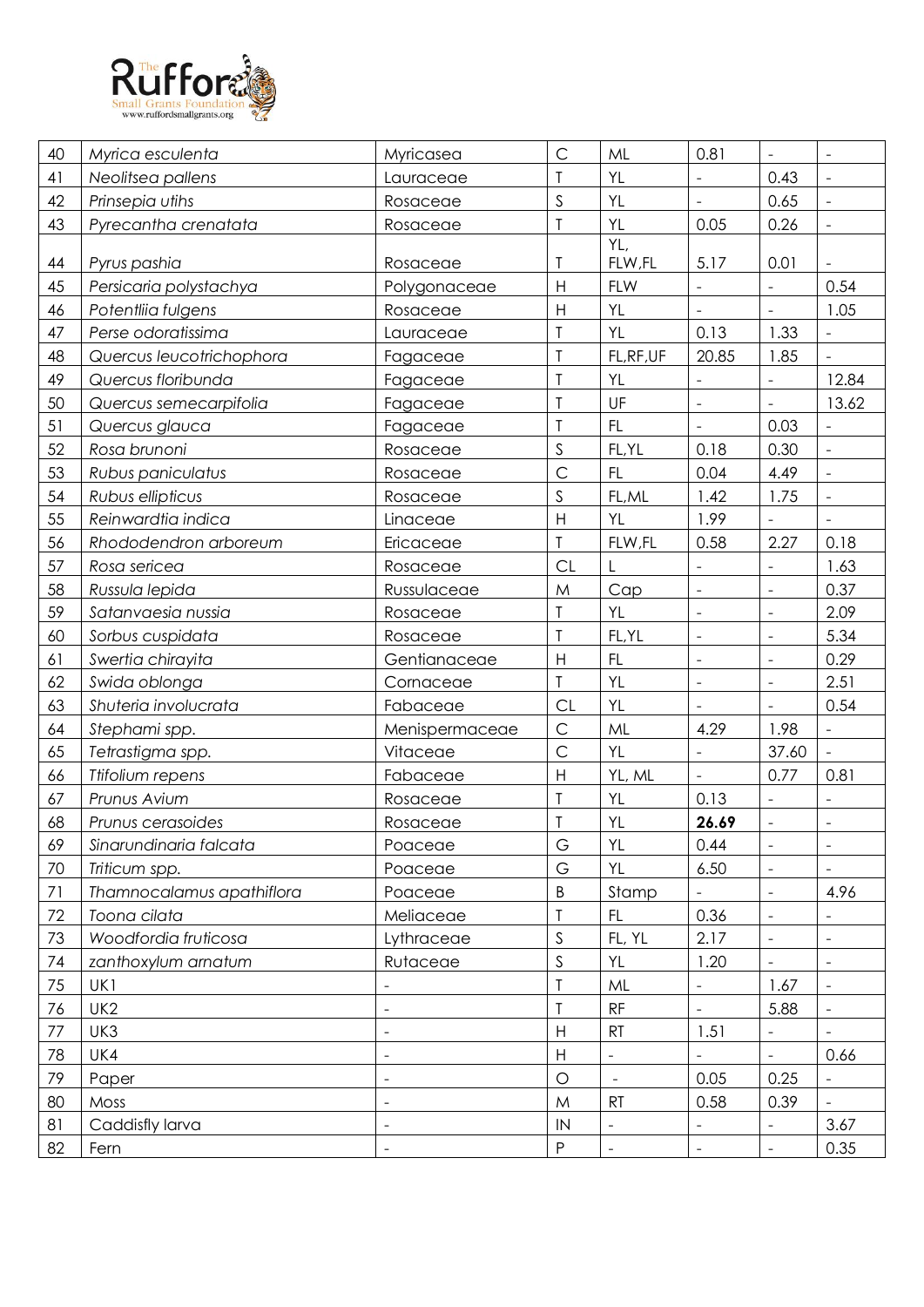

**Table. 2.** Spearman Rank correlation for weighted abundance and consumption of plant parts for the three langur troops by altitude. **FL**-flush leaves, **YL-** young leaves, **ML**- mature leaves, **UF**- unripe fruits, **R**F- ripe fruits, **FLO**- flowers and \*= significant at the 0.05% level.

| <b>Parts eaten</b> |   | FL       | YL       | <b>ML</b> | <b>RF</b> | UF       | <b>FLW</b>               |
|--------------------|---|----------|----------|-----------|-----------|----------|--------------------------|
|                    |   | 0.062    | 0.220    | 0.129     | 0.738     | 0.802    | 0.843                    |
| 1500 m -2000 m     | p | 0.387    | 0.151    | 0.274     | $0.000*$  | $0.000*$ | $0.000*$                 |
|                    | n | 24       | 24       | 24        | 24        | 24       | 24                       |
|                    |   | 0.598    | $-0.062$ | 0.319     | 0.996     | 0.759    | 0.660                    |
| $2000 m - 2500 m$  | p | $0.002*$ | 0.774    | 0.064     | $0.000*$  | $0.000*$ | $0.000*$                 |
|                    | n | 24       | 24       | 24        | 24        | 24       | 24                       |
|                    |   | 0.137    | 0.080    | 0.135     | 0.395     |          |                          |
| 2500 m-3000 m      | p | 0.467    | 0.673    | 0.478     | $0.031*$  |          | $\overline{\phantom{a}}$ |
|                    | n | 30       | 30       | 30        | 30        |          | $\overline{\phantom{a}}$ |

**Table.3**. Annual crop yield, total land area and number of livestock across six villages in the Mandal Valley study area.

| Village                           | yield (Kg)  | Average annual households crop | No.<br>of<br>Agri-fields<br>Livestoc |       |      |     |
|-----------------------------------|-------------|--------------------------------|--------------------------------------|-------|------|-----|
|                                   | <b>Rice</b> | Wheat                          | <b>Millet</b>                        | Ragi  | (ha) | k   |
| Flat open fields                  |             |                                |                                      |       |      |     |
| Gondy                             | 78.8        | 75.5                           | 82.1                                 | 82.1  | 5.0  | 98  |
| Khala                             | 169.5       | 159.9                          | 103.8                                | 105.7 | 10.8 | 152 |
| Mandal                            | 134.2       | 157.7                          | 78.5                                 | 77.6  | 8.3  | 92  |
| <b>Terraced fields with trees</b> |             |                                |                                      |       |      |     |
| Kunkuli                           | 54.8        | 41.7                           | 69.6                                 | 78.3  | 6.1  | 105 |
| Siroli                            | 64.6        | 64.6                           | 59.4                                 | 60.3  | 19.0 | 241 |
| Sanso                             | 68.1        | 68.1                           | 57.5                                 | 57.5  | 3.5  | 134 |

**Table.4.** Specific crop damage from langurs as reported by village and the geospatial location of their field within Mandal valley.

|                                     | Terraced fields with trees<br>Flat open fields |          |               |                |               |              |
|-------------------------------------|------------------------------------------------|----------|---------------|----------------|---------------|--------------|
| <b>Villages</b>                     | Gond                                           | Khala    | <b>Mandal</b> | <b>Kunkuli</b> | <b>Siroli</b> | <b>Sanso</b> |
| (Number of households)              | $(n=33)$                                       | $(n=53)$ | $(n=33)$      | $(n=23)$       | $(n=57)$      | $(n=16)$     |
| <b>No crop damage</b> $\%$ (N= 215) | 48.48                                          | 66.03    | 33.33         | 21.73          | 21.05         | 0            |
| Damage listed by crop $\%$ (N=      |                                                |          |               |                |               |              |
| ragi                                | 35.71                                          | 43.90    | 27.94         | 42.31          | 54.88         | 81.82        |
| wheat                               | 21.43                                          | 12.20    | 27.94         | 26.92          | 36.59         | 18.18        |
| millet                              | 23.81                                          | 31.71    | 22.06         | 19.23          | 4.88          | 0.00         |
| rice                                | 19.05                                          | 12.20    | 22.06         | 11.54          | 3.66          | 0.00         |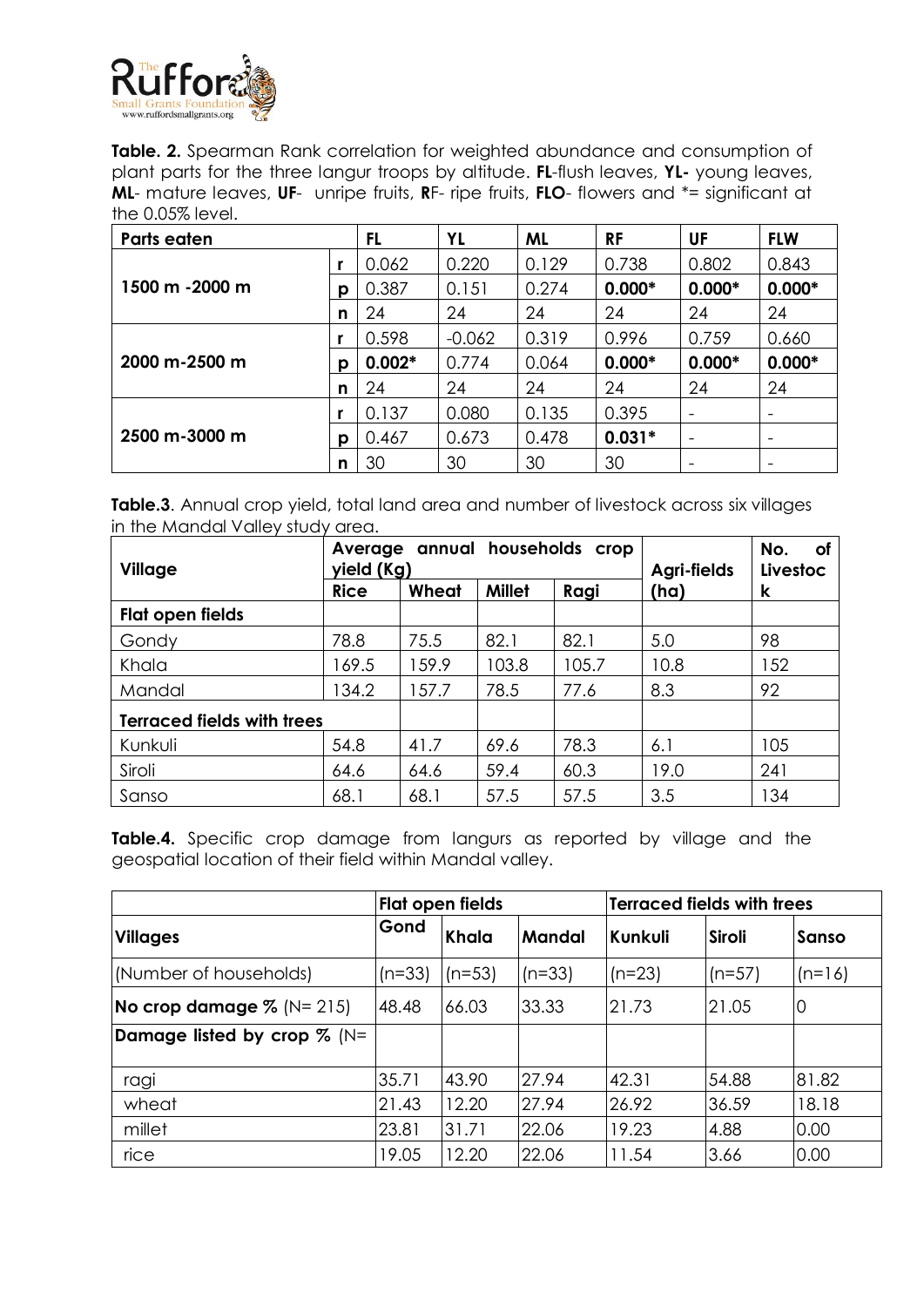

**Table.5**. Respondents attitude towards langurs as being the primary problem, ranked by the perceived relative importance of these problems and the overall Weighted Rank Index (WRI) value for each problem (N= 215 respondents).

| <b>Attitudes of People</b>                                             | $\%$ of respondents $\%$ of respondents<br>reporting as being<br>a problem | reporting as being the<br>primary problem | WRI   |
|------------------------------------------------------------------------|----------------------------------------------------------------------------|-------------------------------------------|-------|
| Agricultural pest                                                      | 98.14                                                                      | 62.33                                     | 0.790 |
| Part of nature as I am                                                 | 100                                                                        | 17.24                                     | 0.509 |
| Representation of evil                                                 | 61.87                                                                      | 19.07                                     | 0.480 |
| animal<br>that<br>As:<br><b>an</b><br>humans should<br>take<br>care of | 39.54                                                                      | 1.40                                      | 0.309 |

Table.6. Perceived reasons for langurs being attracted to agricultural fields, ranked by the perceived relative importance of these problems and the overall Weighted Rank Index (WRI) value for each problem (N= 215 respondents).

| <b>Perception of People</b>                                         | % of respondents<br>reporting<br><b>as</b><br>being a problem | % of<br>respondents<br>reporting as being the<br>primary problem | <b>WRI</b> |
|---------------------------------------------------------------------|---------------------------------------------------------------|------------------------------------------------------------------|------------|
| Agro-forestry crops have<br>increased in the village                | 99.07                                                         | 46.52                                                            | 0.724      |
| Forest Department does<br>not permit killing of langurs             | 76.28                                                         | 0.00                                                             | 0.341      |
| Forest<br>has<br>cover<br>decreased, so langurs<br>come into fields | 95.35                                                         | 32.10                                                            | 0.341      |
| I don't know why                                                    | 15.82                                                         | 10.24                                                            | 0.334      |

| Table.7. Proposed crop field protective measures given by Mandal Valley villagers. |
|------------------------------------------------------------------------------------|
|------------------------------------------------------------------------------------|

| Proposed measures to protect crops      | % of respondents |
|-----------------------------------------|------------------|
| Fencing around the agricultural fields  | 37.21            |
| Field guards hired by forest department | 18.60            |
| Increases forest cover                  | 6.98             |
| Eradicate langurs                       | 5.12             |
| Translocate langurs                     | 4.65             |
| Hired local people to guard fields      | 1.40             |
| Capture and cage langurs                | 0.93             |
| No idea                                 | 25.12            |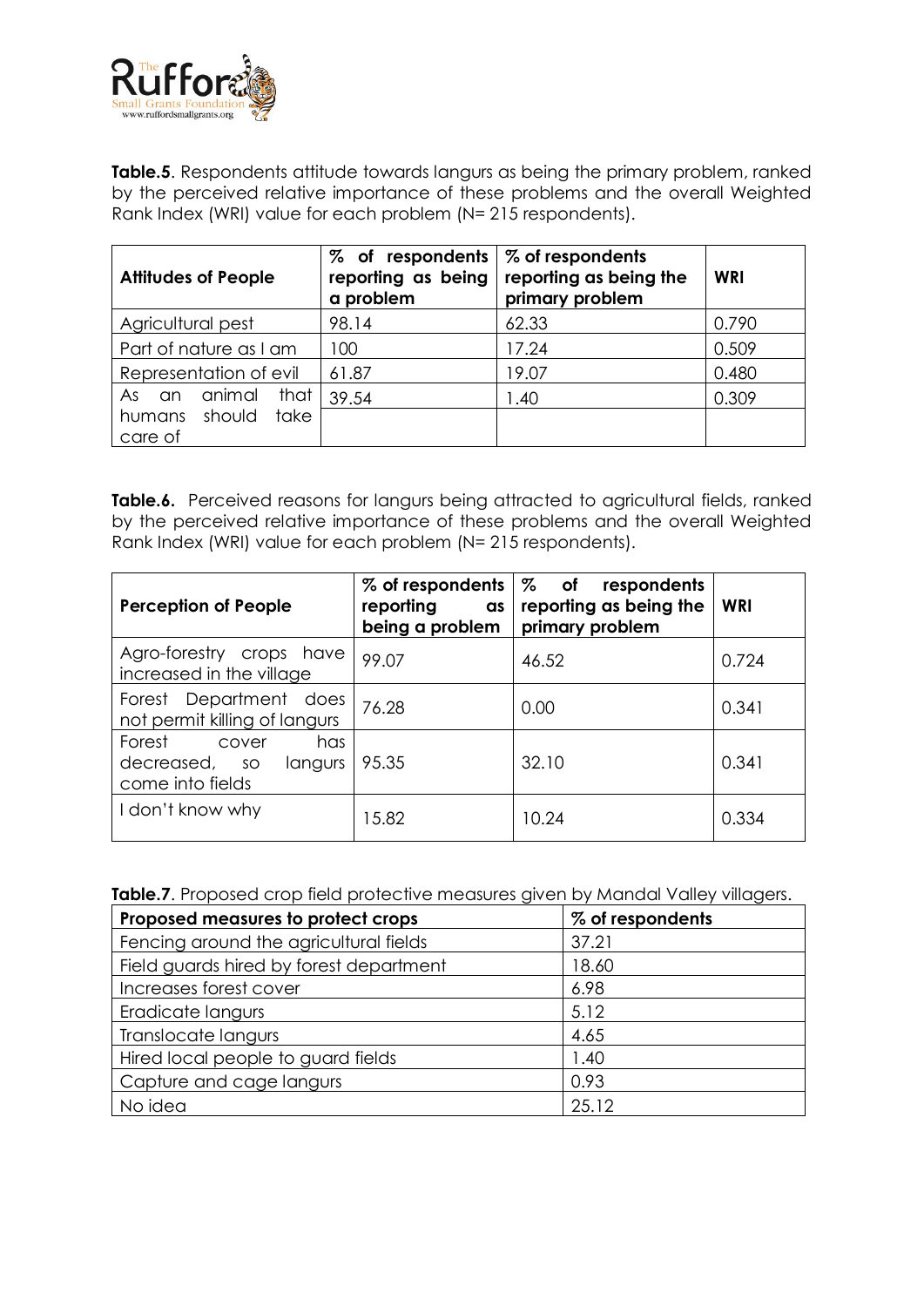

**Figure.1.** Comparison of the activity budgets of three troops of langurs in altitude zones between 1500 m and 3000 m. 1500 m-2000 m (n=592), 2000 m-2500 m (n=586), 2500 m-3000 m (n=508).





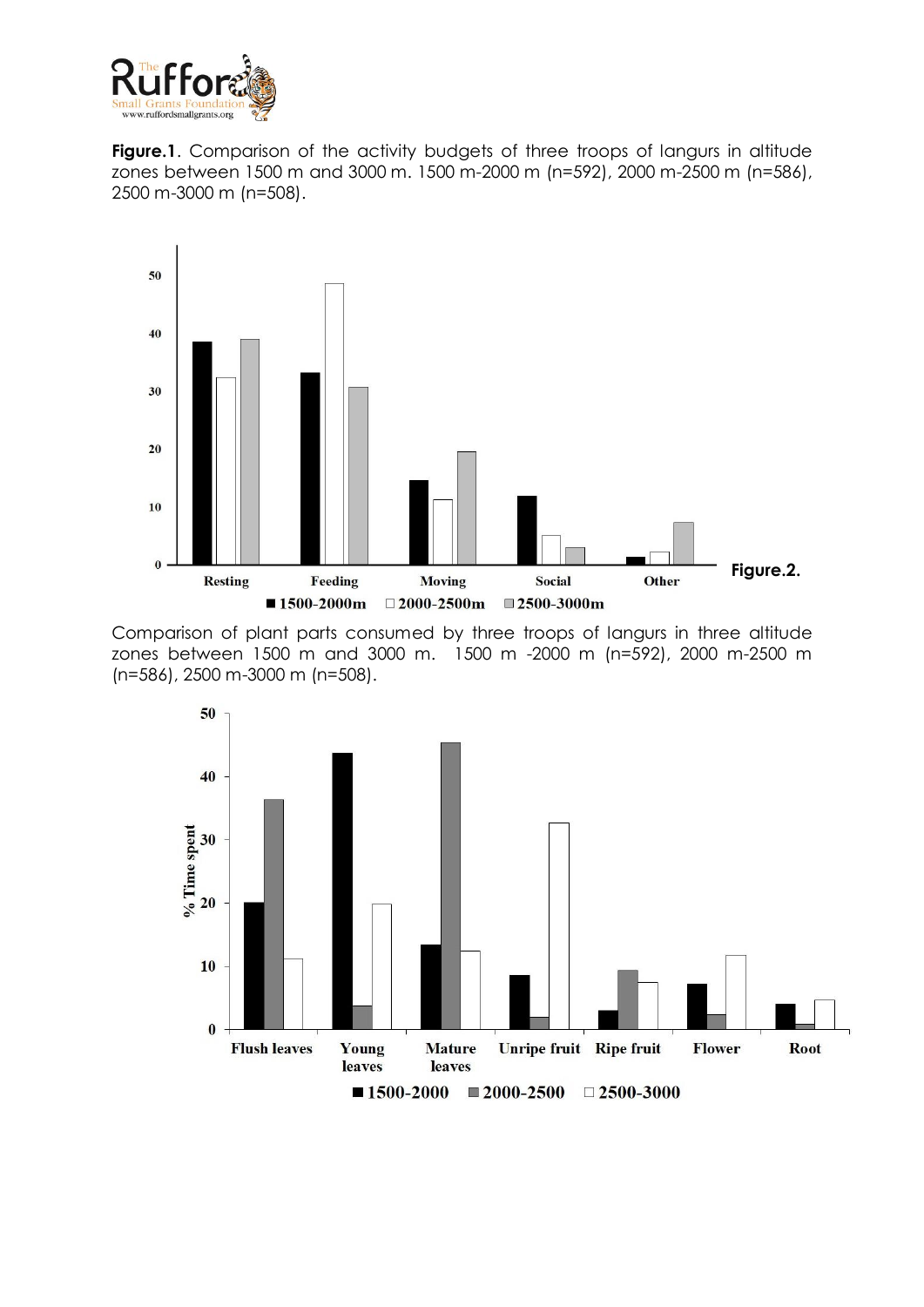



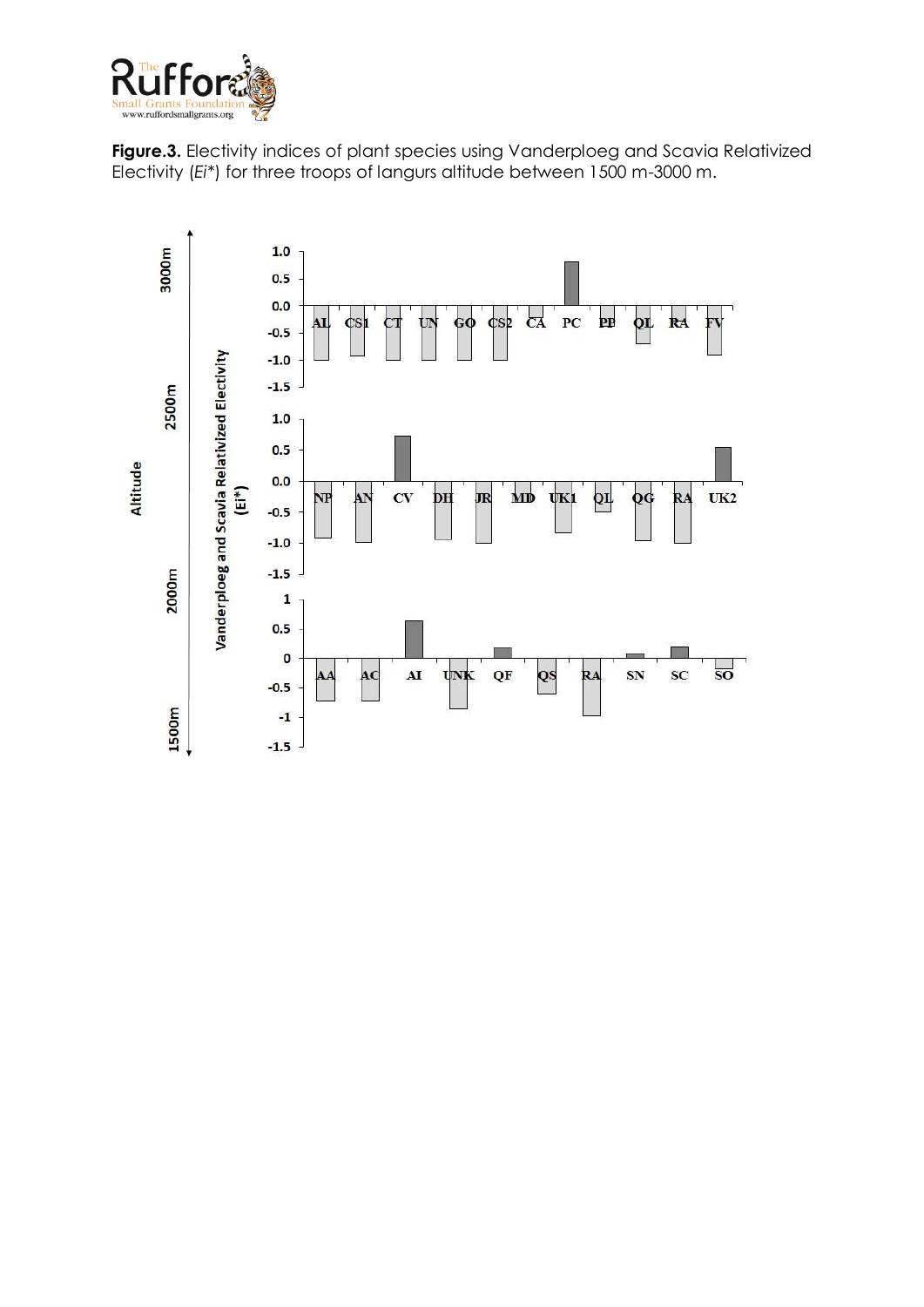

## **References**

**Adhikaree, A and Shrestha, T. K. 2011**. Food item selection of Hanuman Langur (*Presbytes entellus*) in different session in Char- Koshe junge of Eastern Terai, Nepal. *Nepalese journal of Bioscience*, 1:96-103

**Cords, M. 1995.** Predator vigilance costs of allogrooming in wild blue monkeys. *Behaviour* 132(7–8): 559–569.

**Curtin, R. A. 1975**. The socioecology of the common langur, *Presbytis entellus*, in the Nepal Himalaya. Ph.D. thesis, University of California at Berkeley.

**Gairola, S.Sharma, C.M. Ghildiyal, SK and S, Suyal. 2011.** Tree species composition and diversity along an altitudinal gradient in moist tropical montane valley slopes of the Garhwal Himalaya, India. *Forest Science and Technology* 7: 91-102.

**Hladik, C. 1977**. *A comparative study of the feeding strategies of two sympatric species of leaf monkeys: Presbytis senex* and *Presbytis entellus*. Clutton-Brock TH, editor.In: Primate ecology. New York: Academic Press, pp. 324–353.

**Krishnamani, R. 1994.** Diet composition of the bonnet macaque (Macaca radiata) in a tropical dry evergreen forest of southern India. *Tropical Biodiversity* 2: 285-302.

**Newton, P. 1992**. Feeding and ranging patterns of forest hanuman langurs (*Presbytis entellus*). *Int J Primatol* 13:245-85.

**Nadler, T. Momberg, F, Nguyen Xuan Dang and Lormee, N. 2003**. *Vietnam Primate Conservation Status Review* 2002: Part 2: Leaf Monkeys. Fauna & Flora International-Vietnam Program and Frankfurt Zoological Society, Hanoi

**Oates, J. F, Davies, A. G and Delson, E. 1994.** *The diversity of living colobines*. In A. G. Davies & J. F. Oates (Eds.), Colobine monkeys: Their ecology, behaviour and evolution (pp. 45–73). Cambridge: Cambridge University Press.

**Qihai Zhou. Q, Fuwen Wei, Chengming Huang, Ming Li, Ren B and Luo B. 2007.**  Seasonal Variation in the Activity Patterns and Time Budgets of *Trachypithecus francoisi* in the Nongang Nature Reserve, China. **Int. J. Primatol**. 28, 657-671.

**Struhsaker, T.T. 1975.** The red colobus monkey. University of Chicago Press, Chicago

**Sayers. K, Norconk, M.A. 2008.** Himalayan Semnopithecus entellus at Langtang. National Park, Nepal: Diet, Activity Patterns, and Resources. *Int J Primaltol*. 29:509– 530.

**Srivastava, A. 1989**. *Feeding ecology and behaviour of Hanuman langur*, *Presbytis entellus*. Ph.D. thesis, University of Jodhpur, India.

**Yoshiba, K. 1967.** An ecological study of Hanuman langurs, *Presbytis entellus*. Primates 8:127-54.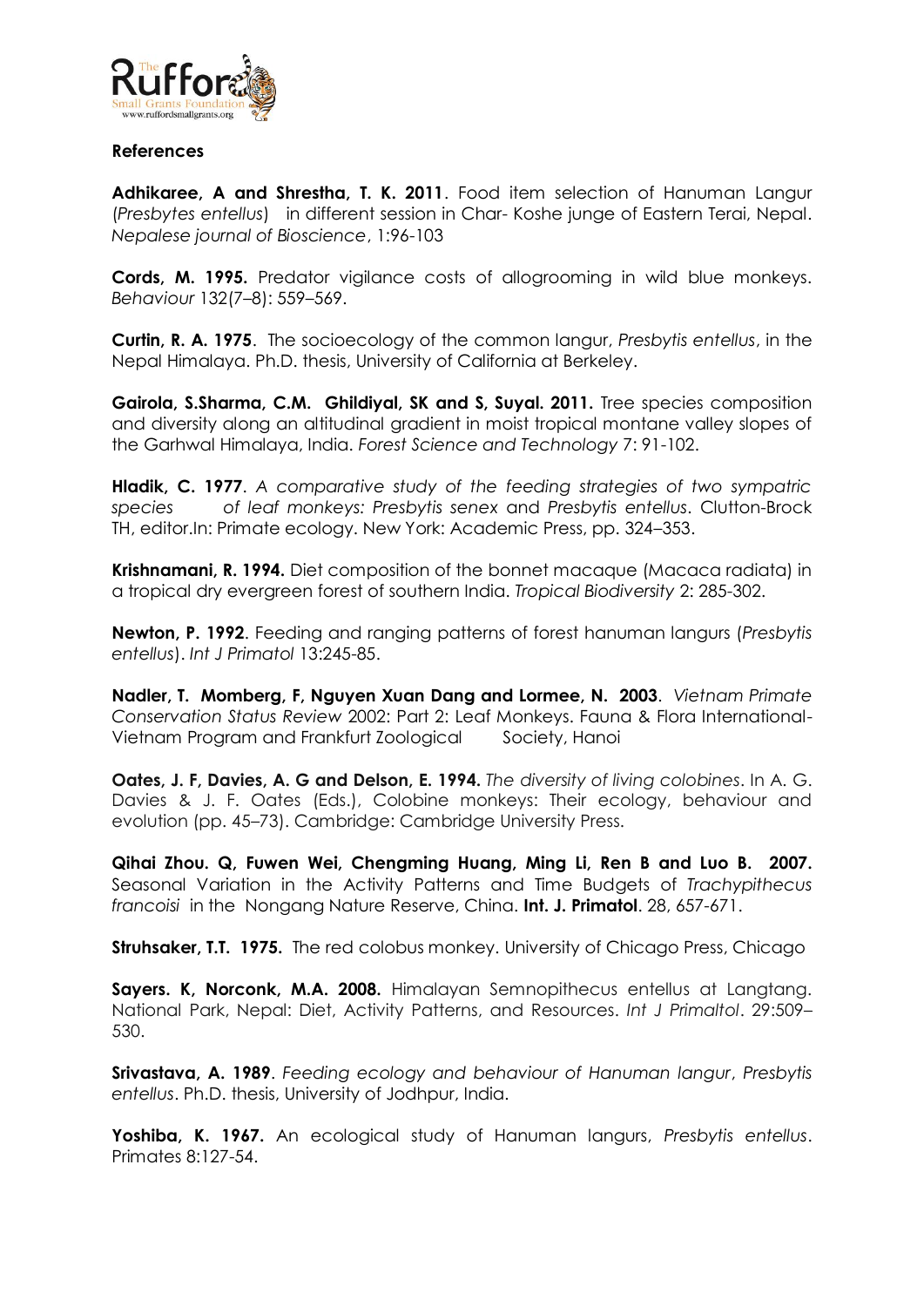